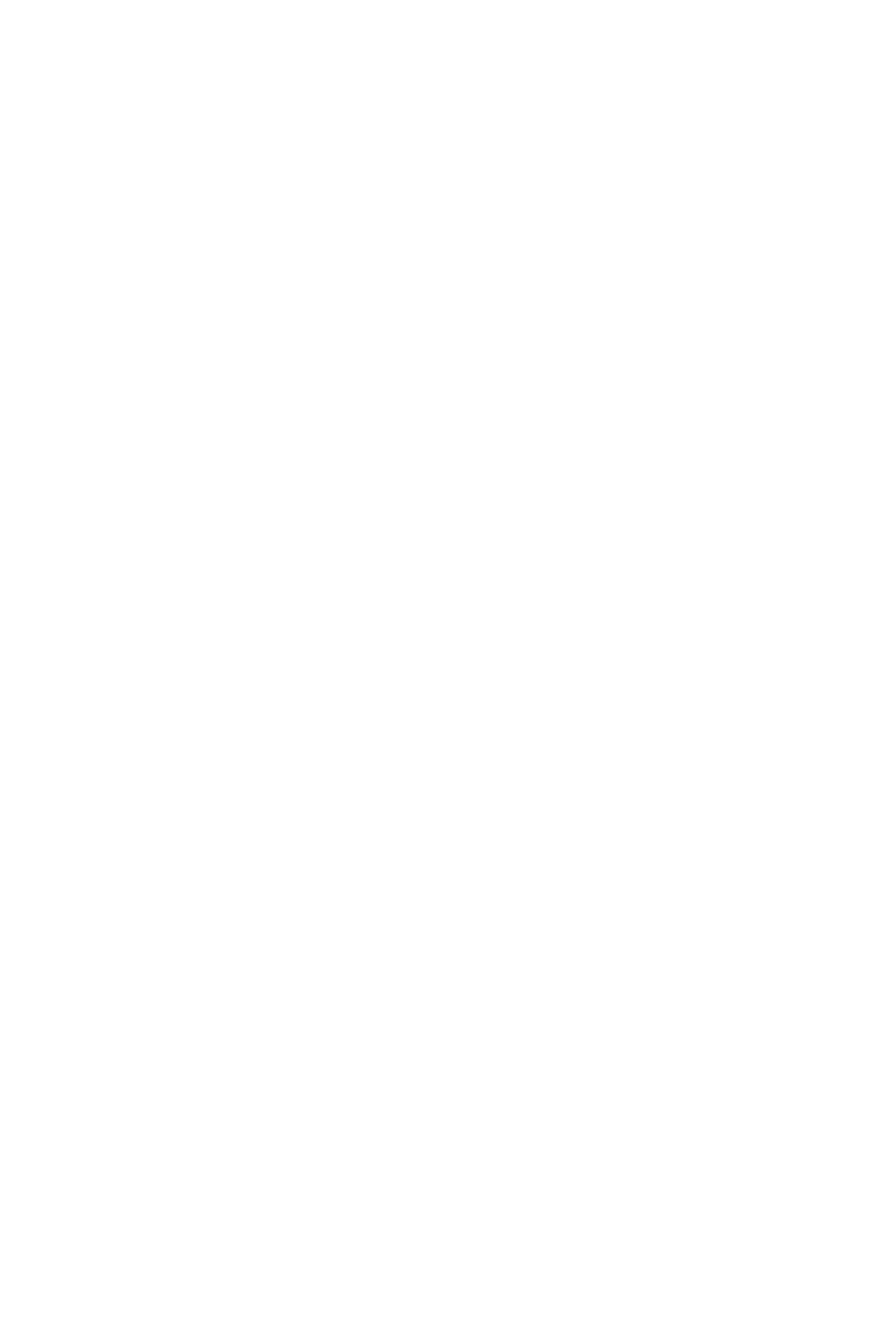# Endocrine Disrupters: A Scientific Perspective

Prepared by The American Council on Science and Health

> Project Coordinator Alicia Lukachko, M.P.H.

Art Director Yelena Ponirovskaya

July 1999



AMERICAN COUNCIL ON SCIENCE AND HEALTH 1995 Broadway, 2nd Floor, New York, NY 10023-5860 Tel. (212) 362-7044 • Fax (212) 362-4919 URL: http://www.acsh.org • E-mail: acsh@acsh.org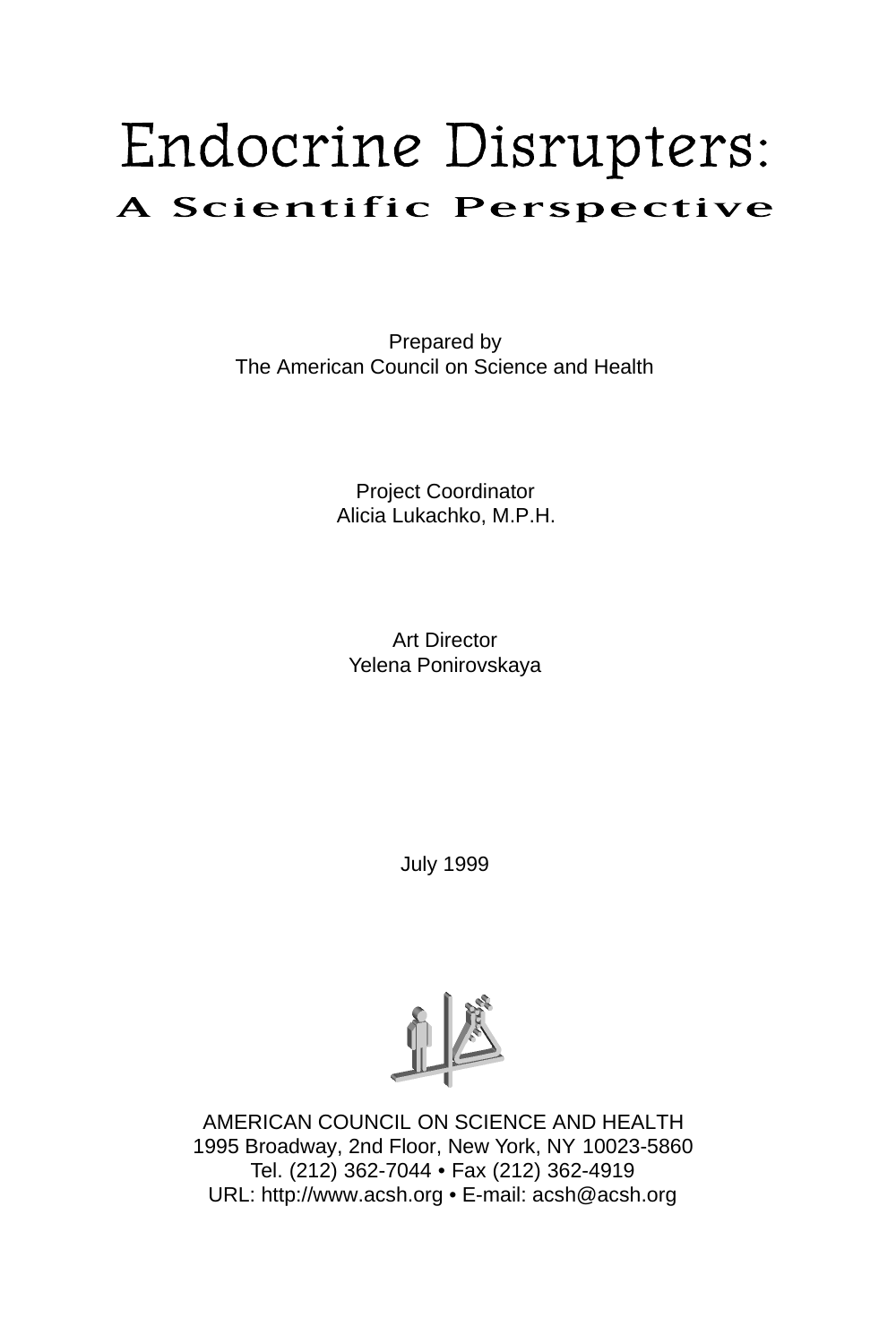## **ACSH GRATEFULLY ACKNOWLEDGES THE COMMENTS AND CONTRIBUTIONS OF THE FOLLOWING REVIEWERS**

Joseph F. Borzelleca, Ph.D. *Virginia Commonwealth University*

C. Jelleff Carr, Ph.D. *Regulatory Toxicology and Pharmacology*

Donald G. Cochran, Ph.D. *Virginia Polytechnic Institute and State University*

Ralph W. Fogleman, D.V.M. *Consultant in Toxicology and Regulatory Affairs*

Arthur Furst, Sc.D., Ph.D. *University of San Francisco*

Ronald E. Gots, M.D., Ph.D. *International Center for Toxicology and Medicine*

Gordon W. Gribble, Ph.D. *Dartmouth College*

Michael A. Kamrin, Ph.D. *Michigan State University*

Ruth Kava, Ph.D., R.D. *American Council on Science and Health*

Roger P. Maickel, Ph.D. *Purdue University*

A. Alan Moghissi, Ph.D. *Institute for Regulatory Science*

Gilbert Ross, M.D. *American Council on Science and Health*

Stephen H. Safe, D.Phil. *Texas A&M University*

Wallace I. Sampson, M.D. *Stanford University*

Roy F. Spalding, Ph.D. *University of Nebraska*

Robert A. Squire, D.V.M., Ph.D.

Martha Barnes Stone, Ph.D. *Colorado State University*

Mark J. Utell, M.D. *University of Rochester Medical Center*

Elizabeth M. Whelan, Sc.D., M.P.H., M.S. *American Council on Science and Health*

James J. Worman, Ph.D. *Rochester Institute of Technology*

ACSH would also like to thank Daland R. Juberg, Ph.D., for his work as technical consultant.

ACSH accepts unrestricted grants on the condition that it is solely responsible for the conduct of its research and the dissemination of its work to the public. The organization does not perform proprietary research, nor does it accept support from individual corporations for specific research projects. All contributions to ACSH—a publicly funded organization under Section  $501(c)(3)$  of the Internal Revenue Code—are tax deductible.

Individual copies of this report are available at a cost of \$5.00. Reduced prices for 10 or more copies are available upon request.

June 1999-4000. Entire contents © American Council on Science and Health, Inc.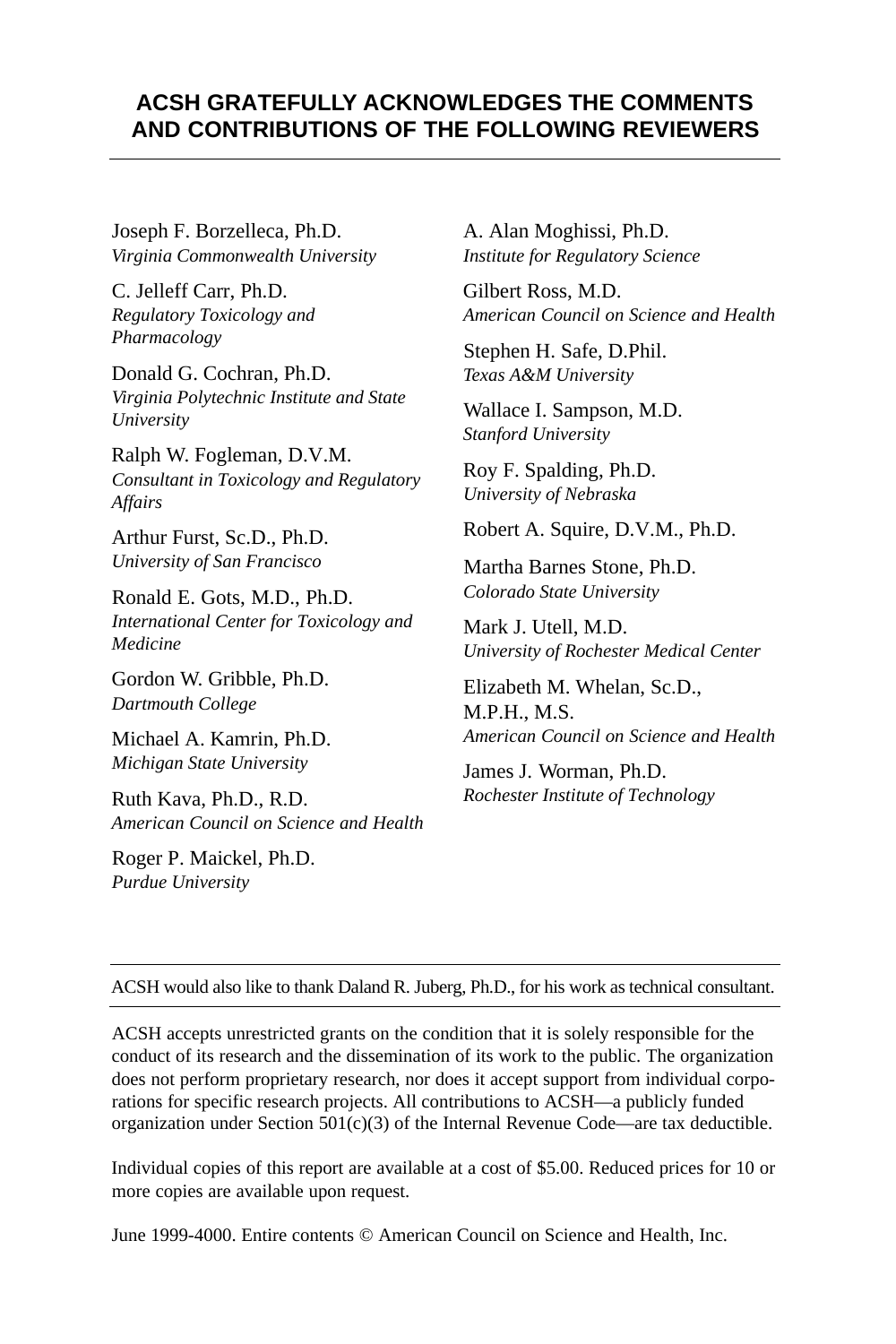# **Table of Contents**

# **Figures**

| Figure 1. The Human Endocrine System:                    |  |
|----------------------------------------------------------|--|
|                                                          |  |
| Figure 2. Trends in Incidence Rates of Breast, Cervical, |  |
|                                                          |  |

# **Tables**

| Table 1. A Sampling of Substances Associated with             |  |
|---------------------------------------------------------------|--|
|                                                               |  |
| Table 2. Relative Potencies of Selected Estrogenic Substances |  |
| as Compared with Estradiol Using a Yeast-Based                |  |
|                                                               |  |
|                                                               |  |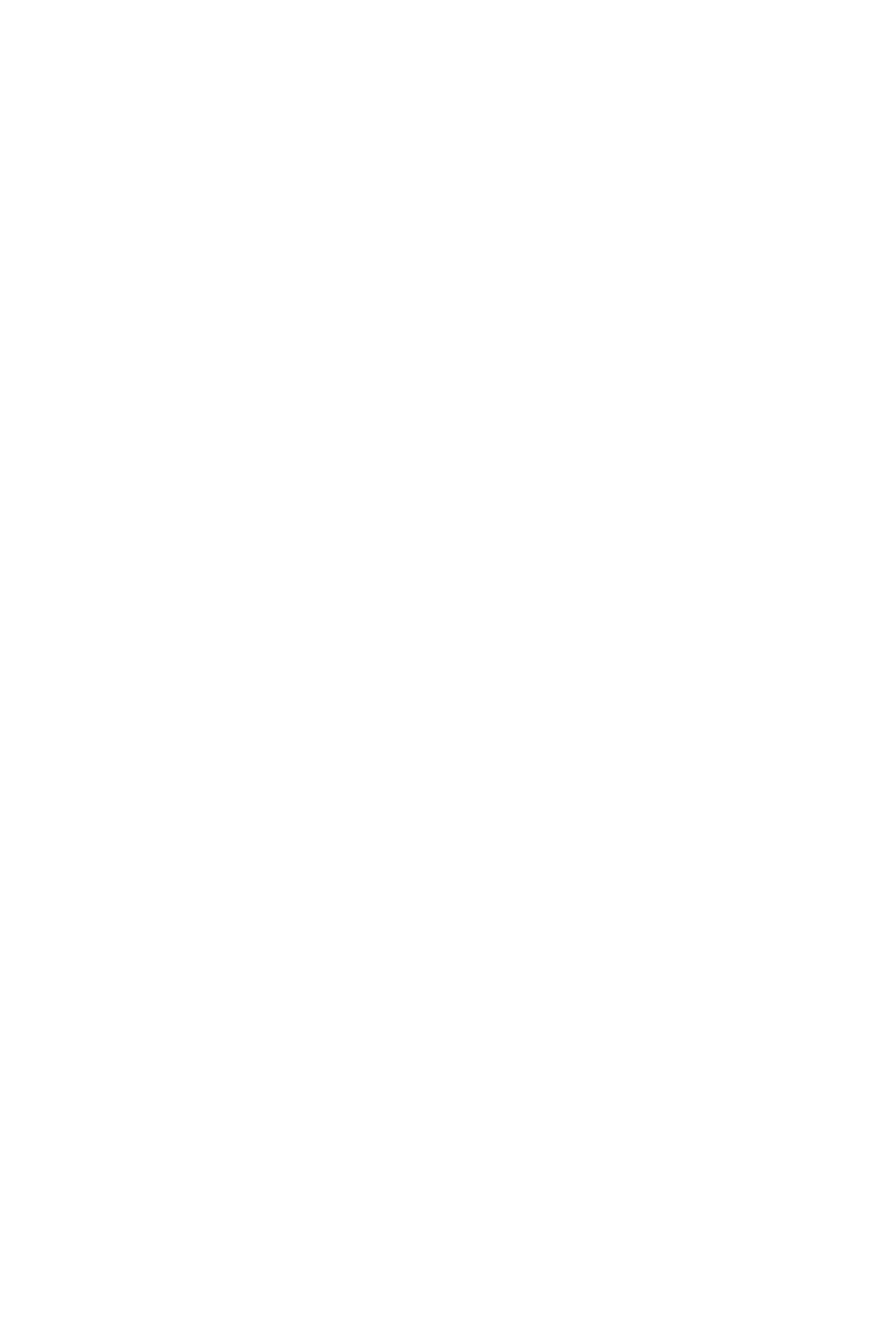# **Executive Summary**

For years researchers have been investigating the hypothesis that tracelevels of such industrial chemicals as pesticides, chlorinated compounds, and heavy metals are hazardous to human health. Although studies have failed or years researchers have been investigating the hypothesis that trace levels of such industrial chemicals as pesticides, chlorinated compounds, and heavy metals are hazardous to human health. Although activist groups continue to emphasize the role of trace levels of synthetic chemicals in human illness. This continuing focus may be attributed, in part, to our increased ability to detect low levels of chemicals in the environment. It may also stem, however, from a collective—and often irrational—fear of such substances.

In this report the American Council on Science and Health (ACSH) explores the endocrine disrupter hypothesis, which asserts that certain (primarily man-made) chemicals act as, or interfere with, human hormones (specifically estrogens) in the body and thus cause a range of defects and diseases related to the endocrine system. This report also evaluates the possible implications of endocrine disrupters—more appropriately called "endocrine modulators"—for human health.

The following points are central to ACSH's analysis:

- High doses of some environmental contaminants have produced toxic effects in certain wildlife species. In some instances the effects appear to involve the endocrine system. Humans, however, have comparatively much lower exposures to these suspected endocrine modulators. This fact is crucial to assessing the potential risks, if any, associated with these substances.
- To date no consistent, convincing association has been made between exposures to synthetic chemicals in the environment and increased cancer in hormonally sensitive human tissues (breast and prostate tissues, for example). While a chemical may cause cancer in certain laboratory animals when given at high doses, it does not necessarily cause cancer in humans—who, as indicated above, have much lower exposures to synthetic environmental chemicals.
- Humans are exposed through their diet to estrogenic substances (substances having an effect similar to that of the human hormone estrogen) found in many plants. Dietary exposures to these plant estrogens (phytoestrogens) are presumably greater than are exposures to suspected synthetic endocrine modulators. No adverse health effects have been associated with the overwhelming majority of these dietary exposures.
- There currently is a trend in most environmental sectors (i.e. air, water, and soil) toward decreasing concentrations of many environmental contaminants, including several that are suspected of being endocrine disrupters.
- Some of the key research findings that propelled the endocrine dis-

5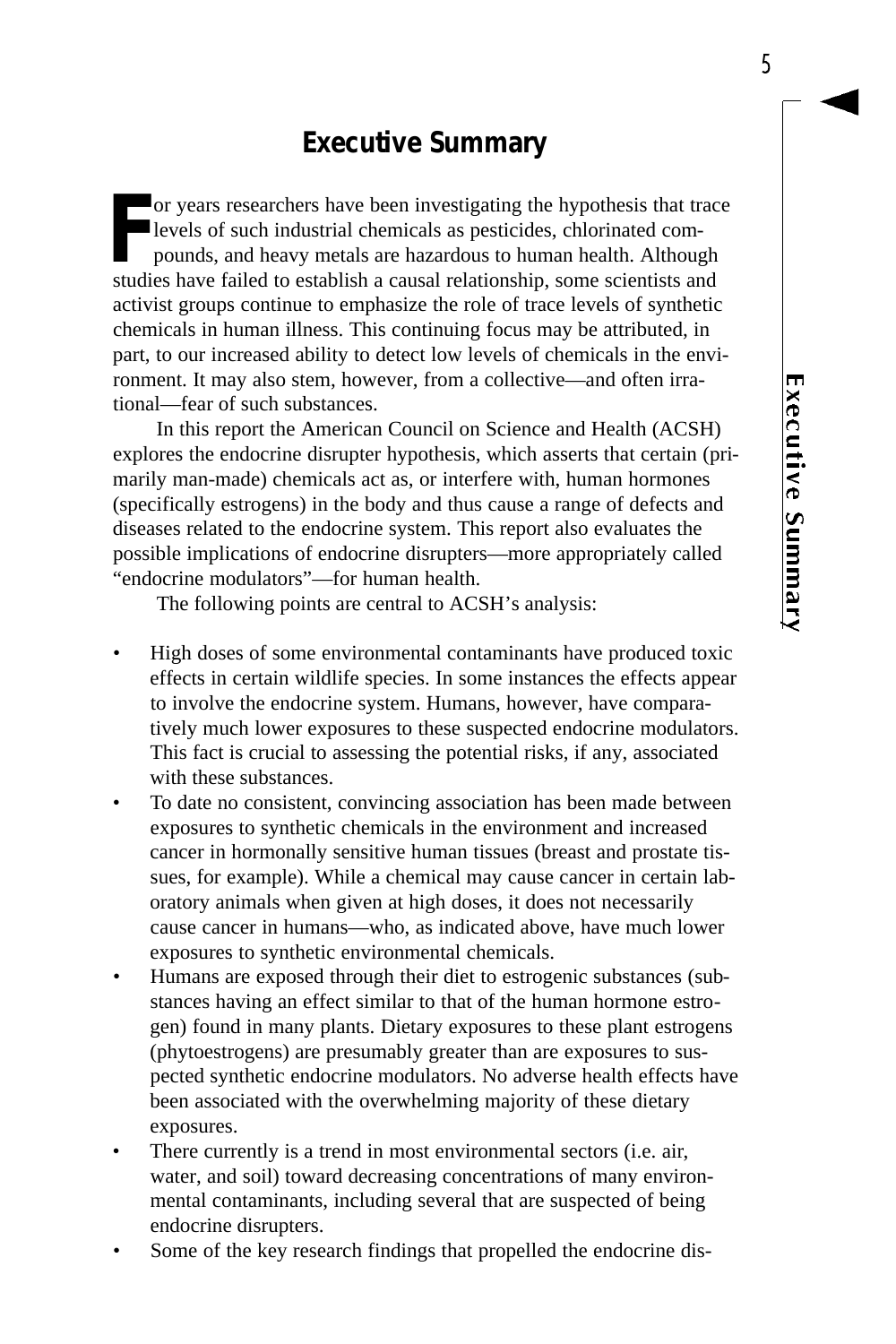rupter hypothesis have been retracted, are not reproducible, or have not been reproduced.

The available human epidemiological data do not show any consistent, convincing evidence of increases in detrimental health effects related to industrial chemicals suspected of disrupting the endocrine system.

When examining the endocrine disrupter hypothesis, as with any other hypothesis, it is important to validate studies and novel findings before the media and others publicize them prematurely, exaggerate the evidence, and create undue alarm. Unfortunately, once irrational fears have been aroused, it becomes difficult to distinguish real risk from hypothetical risk.

The lack of quick results and definite answers can be frustrating, both to the public and to policymakers, who are often pressured by their constituents to impose the "precautionary principle": Act now and confirm the truth later. But we must proceed objectively, using sound scientific principles—or we will find ourselves misdirecting valuable public resources, both intellectual and financial.

# **Introduction**

The term "endocrine disrupter" (with its associated negative connection) has gained increased visibility as a public health issue. Son researchers and advocacy groups are concerned that exposures t trace amounts of certain he term "endocrine disrupter" (with its associated negative connotation) has gained increased visibility as a public health issue. Some researchers and advocacy groups are concerned that exposures to mones—may disrupt normal physiological events involving the body's endocrine system and so result in negative health effects. More specifically, some authors now believe that exposures to these endocrinemodulating chemicals ("endocrine disrupters") can plausibly be linked to such effects as birth defects of the reproductive organs, reductions in sperm counts, and increased risk of breast, prostate, and testicular cancers.1,2 The alleged sources of these endocrine-modulating substances range from certain plastics to pesticides.

The origins of the endocrine disrupter hypothesis can be traced to at least four notable events or reports:

- the appearance of reproductive cancers and defects in the daughters of women who had taken diethylstilbestrol (DES)—a drug prescribed in relatively large doses during the 1950s and 1960s to prevent miscarriage;
- a 1994 study that reported reproductive and other anomalies—including small phallus size, reduced hatching success, and poor survivorship—in alligators from Lake Apopka, Florida. This body of water was contaminated by a spill of the pesticide DDT (dichlorodiphenyltrichloroethane, banned from use in the United States in 1972)<sup>3</sup>;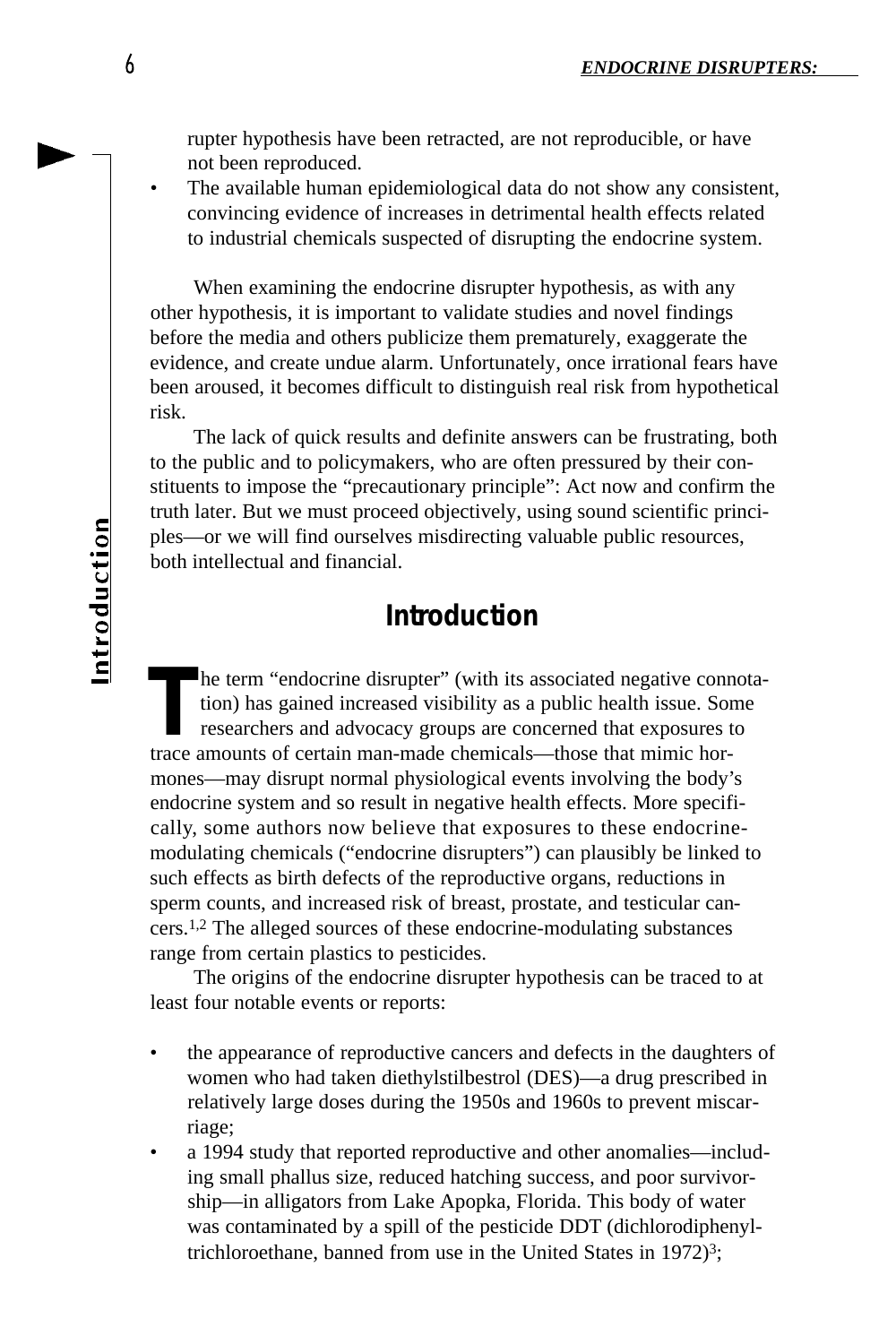# <u>The Human Endocrine System</u>

### **A Scientific Perspective**

- a Danish study that reported a decrease in sperm counts in men from industrialized countries between 1938 and 19904,5; and
- a 1996 study that contended that various combinations of environmental chemicals may act synergistically. 6

Taken collectively, these and other reports have prompted some scientists to consider the endocrine disrupter hypothesis. While it is biologically plausible that exposures to potent estrogenic chemicals, such as DES, or very high exposures to weaker estrogenic chemicals, such as DDT, may result in toxic effects, no convincing evidence exists to support the contention that low concentrations of these estrogenlike substances cause abnormalities or disease, either in humans or in animals.

The issue of endocrine disruption—or, more accurately, of endocrine modulation—is important, if for no other reason than that it has generated public fear. Many scientists question both the credibility and the significance of the data that have been used to link human health risks to environmental levels of endocrine modulators.

While both natural and synthetic chemicals can act as hormones in the body, and while exposure to large amounts of these substances can cause adverse effects, some important questions remain: Can exposure to small concentrations of endocrine-active substances (substances capable of stimulating the endocrine system) result in adverse hormonal effects in humans? At what levels, if any, are humans exposed to endocrine modulators? If humans are, indeed, exposed to these substances, is this exposure sufficient to cause harm?

# **The Human Endocrine System**

o understand the endocrine disrupter hypothesis, it is important, f<br>to understand the human endocrine system.<sup>\*</sup> The endocrine system<br>one of the more complex systems in the human body. It is critical<br>normal growth, develop o understand the endocrine disrupter hypothesis, it is important, first, to understand the human endocrine system.\* The endocrine system is one of the more complex systems in the human body. It is critical to everything from skeletal growth to reproduction. The endocrine system is actually made up of a number of components—glands that include the adrenal cortex, the ovaries, the parathyroid, the pituitary gland, the testes and the thyroid (see Figure 1, page 8). These glands secrete hormones that activate receptors in tissues and organs throughout the body.

The endocrine system is one of the body's key communication networks. The endocrine system uses hormones as carriers of critical information. Hormones produced by endocrine glands throughout the body travel through the blood and influence the function of other organs.

The human endocrine system comprises a number of systems. For the purposes of the present discussion, however, we will refer to these systems collectively as the "endocrine system."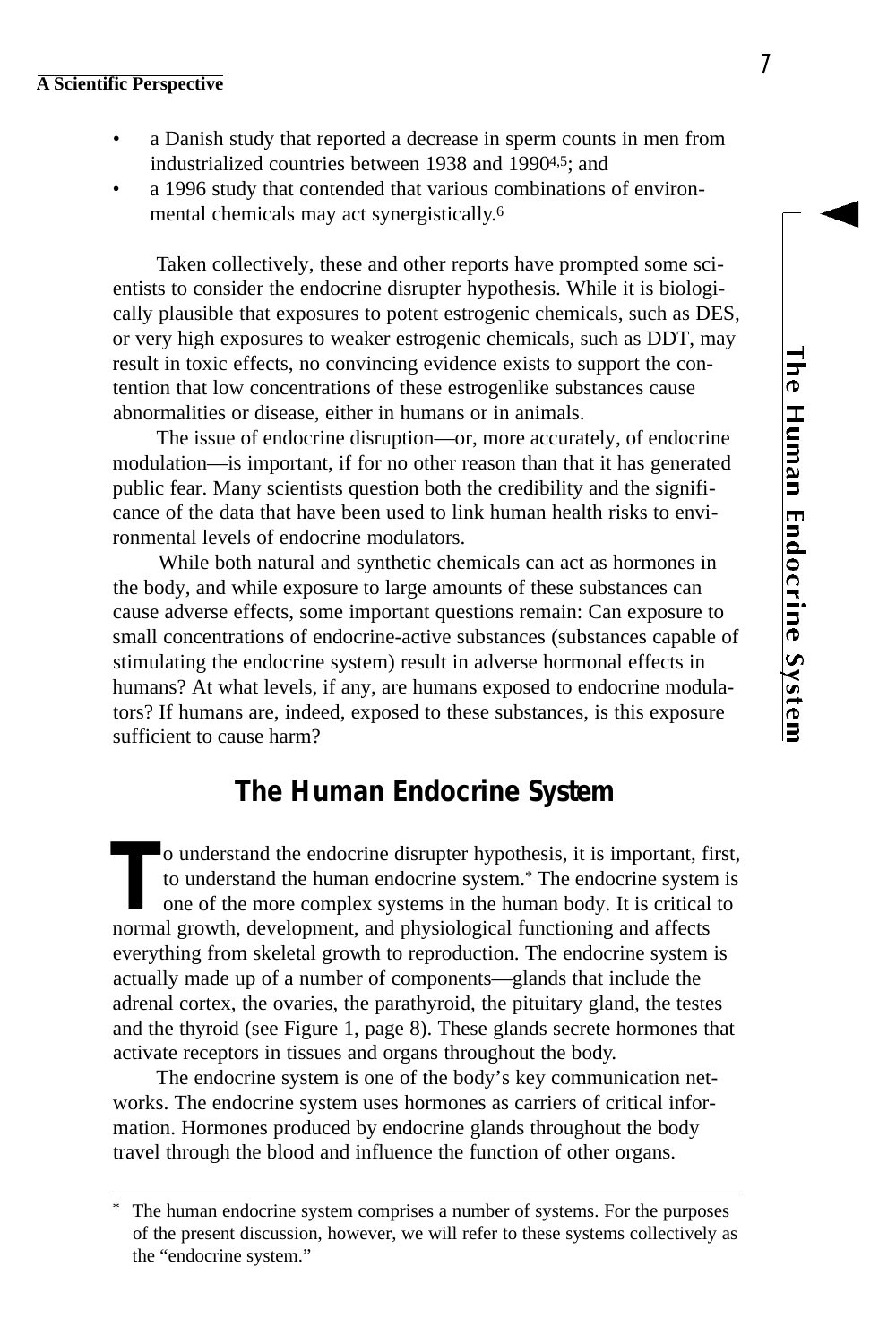Hormones affect human emotions as well as such processes as sperm production in men and the menstrual cycle in women. Estrogen, progesterone, and testosterone are some of the key hormones in the human endocrine system. The primary estrogen in the human body is 17b-estradiol. This hormone represents the standard by which "estrogen activity"—the ability of a substance to elicit estrogen's hormonal response—is measured.





<sup>\*</sup> Adapted from Tortora GJ, Anagnostakos NP. *Principles of Anatomy and Physiology*. 5th ed. New York: Harper & Row, Publishers; 1987:398.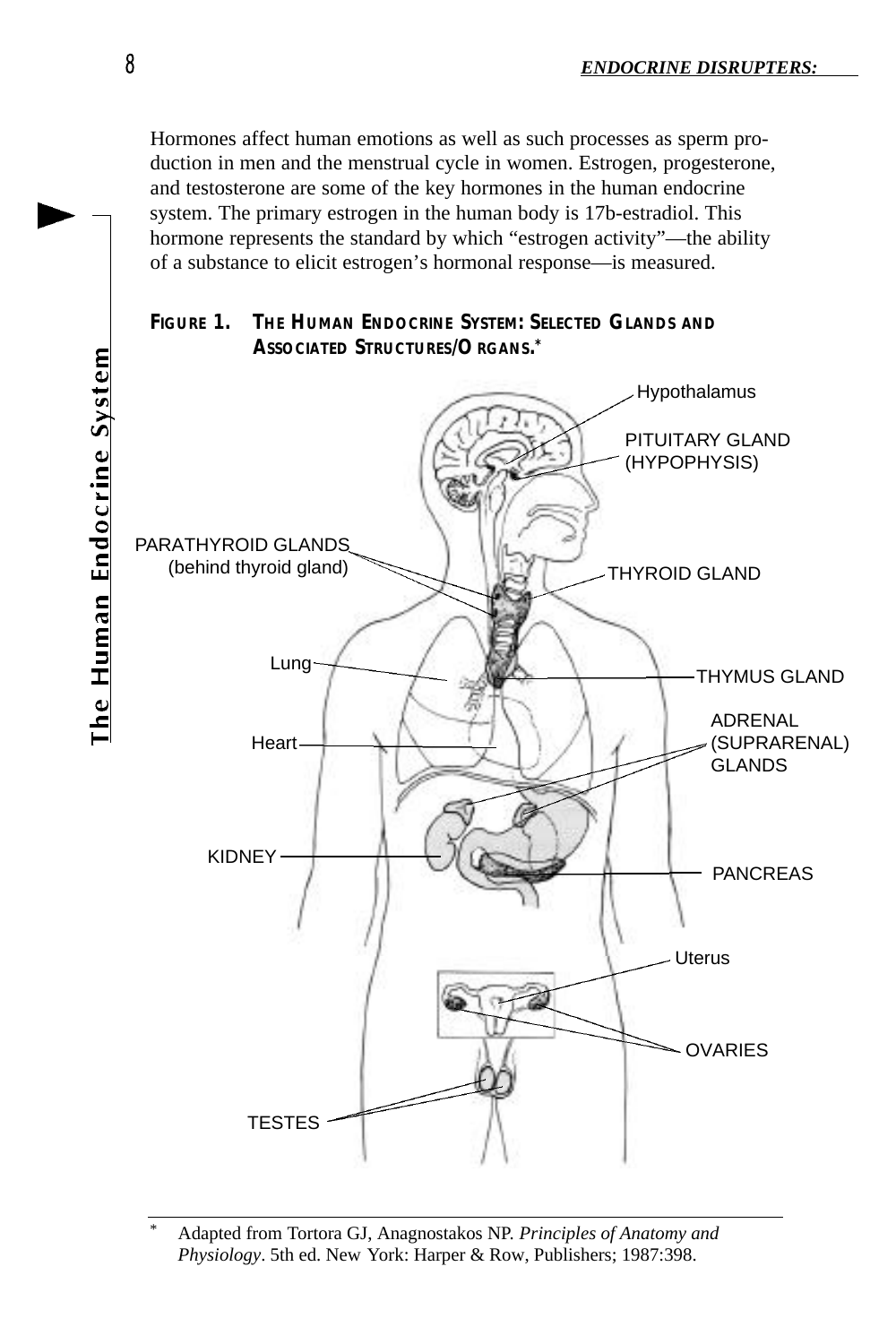Hormones occur naturally in the human body, and they are essential to normal functioning. Too much of them can be harmful, however; an overabundance of unopposed estrogen, for example, can promote uterine tumors.

In addition to responding to human hormones, the human endocrine system also responds to a wide variety of external environmental stimuli and internal chemical signals. Exercise, pregnancy, malnutrition, and such pharmaceuticals as oral contraceptives and antithyroid medication can profoundly affect hormonal systems. Even seasonal changes of light and temperature can alter the body's endocrine system.

Some synthetic chemicals have been shown to influence the endocrine system. These so-called endocrine disrupters, however, are much less potent in terms of their ability to prompt a hormonal response than are naturally occurring estrogens. Because the human body is continually exposed to much higher concentrations of its own, stronger, hormones, the extent to which trace levels of chemicals in foods, other consumer products, and the environment can influence endocrine activity (if, indeed, they can at all) remains speculative. As we learn more about endocrine modulators, determining the relative potency of these substances in comparison to the standard human estrogen 17b-estradiol will continue to be critical.

# **What Is an Endocrine Disrupter?**

The U.S. Environmental Protection Agency (EPA) defines an "endocrine disrupter" as "an exogenous agent [one originating ou side the body] that interferes with the synthesis, secretion, transpobinding, action, or eliminatio he U.S. Environmental Protection Agency (EPA) defines an "endocrine disrupter" as "an exogenous agent [one originating outside the body] that interferes with the synthesis, secretion, transport, responsible for the maintenance of homeostasis, reproduction, development, and/or behavior."<sup>7</sup> The vagueness of this description reflects the uncertainty surrounding the specific mechanisms of endocrine modulation.

The term "endocrine disrupter" is often used interchangeably with the terms "environmental estrogen" and "endocrine modulator." There are subtle but important differences among the meanings of these three terms, however.

The term "endocrine disrupter" suggests that the effects of such substances are negative. But it is also conceivable that typical exposures to these hormonally active substances may lead to benign, or even beneficial, outcomes.

The term "environmental estrogens" is problematic. It omits the possibility that substances other than estrogen—that is, androgens (male hormones), anti-androgens, and anti-estrogens—may affect the endocrine system.

In light of these subtle but significant distinctions, the term "endocrine modulator" is a preferable description for such substances.

The initial concern over endocrine-modulating substances focused on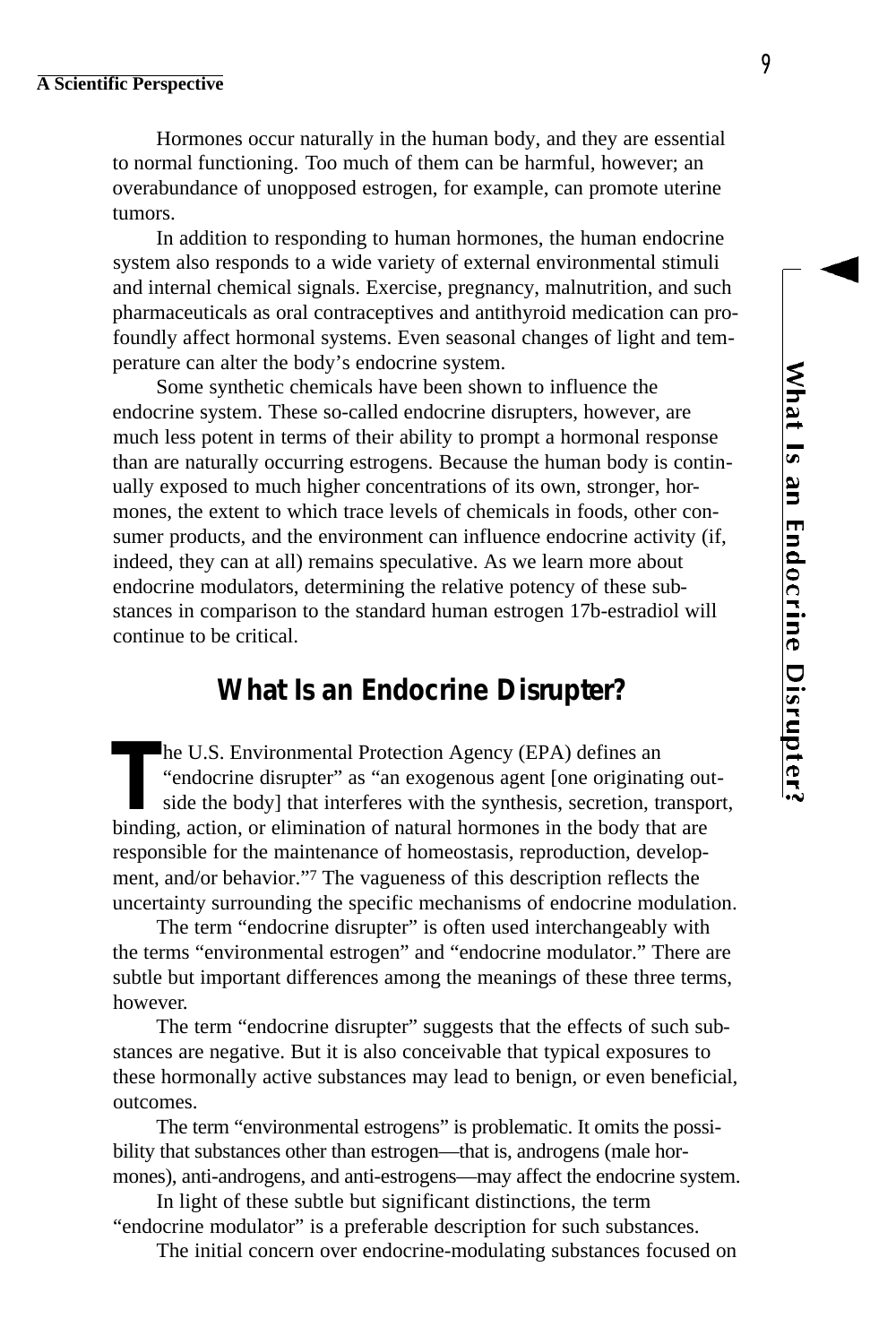industrial chemicals, such as polychlorinated biphenyls, or PCBs (chemicals formerly used as coolants and lubricants in electrical equipment), and on the pesticide DDT. Many of these substances are no longer produced but may still be found at trace levels in the environment. Today, industrial chemicals are still being targeted, but the category of endocrine modulators has been broadened to encompass a variety of substances. These include phytoestrogens—the estrogenlike compounds found in plants—as well as pharmaceutical and therapeutic agents (see Table 1, below).

Researchers are also examining the effects of hormone residues, among them the residues associated with birth-control pills, that enter the environment from sewage treatment processes.<sup>8</sup> Endogenous estrogens (those such as 17b-estradiol that are produced naturally by the human body) resist degradation in the course of typical sewage treatment. Such estrogens may also appear in effluents as a result of human excretion.<sup>9</sup>

| Table 1. | A SAMPLING OF SUBSTANCES ASSOCIATED WITH ENDOCRINE- |
|----------|-----------------------------------------------------|
|          | MODULATION POTENTIAL.                               |

| <b>Industrial or</b><br><b>Commercial</b><br><b>Chemicals</b> | Pesticides,<br>Fungicides,<br><b>Herbicides</b> | <b>Medical or</b><br><b>Pharmaceutical</b><br><b>Agents</b> | Phytoestrogen-<br>Containing<br>Foods |
|---------------------------------------------------------------|-------------------------------------------------|-------------------------------------------------------------|---------------------------------------|
| <b>PCBs</b>                                                   | <b>DDT</b>                                      | <b>DES</b>                                                  | cabbage                               |
| alkyl phenols<br>and polyeth-<br>oxylates                     | Methoxychlor                                    | RU-486                                                      | soybeans                              |
| dibenzofurans<br>and dioxins                                  | Chlordecone                                     | the "pill"                                                  | sprouts                               |
| Bisphenol A                                                   | Vinclozolin                                     | estrogen<br>replacement<br>therapy                          | legumes                               |
|                                                               | Trifluralin                                     | Tamoxifen                                                   |                                       |
|                                                               | Parathion                                       | testosterone-<br>enhancing<br>drugs                         |                                       |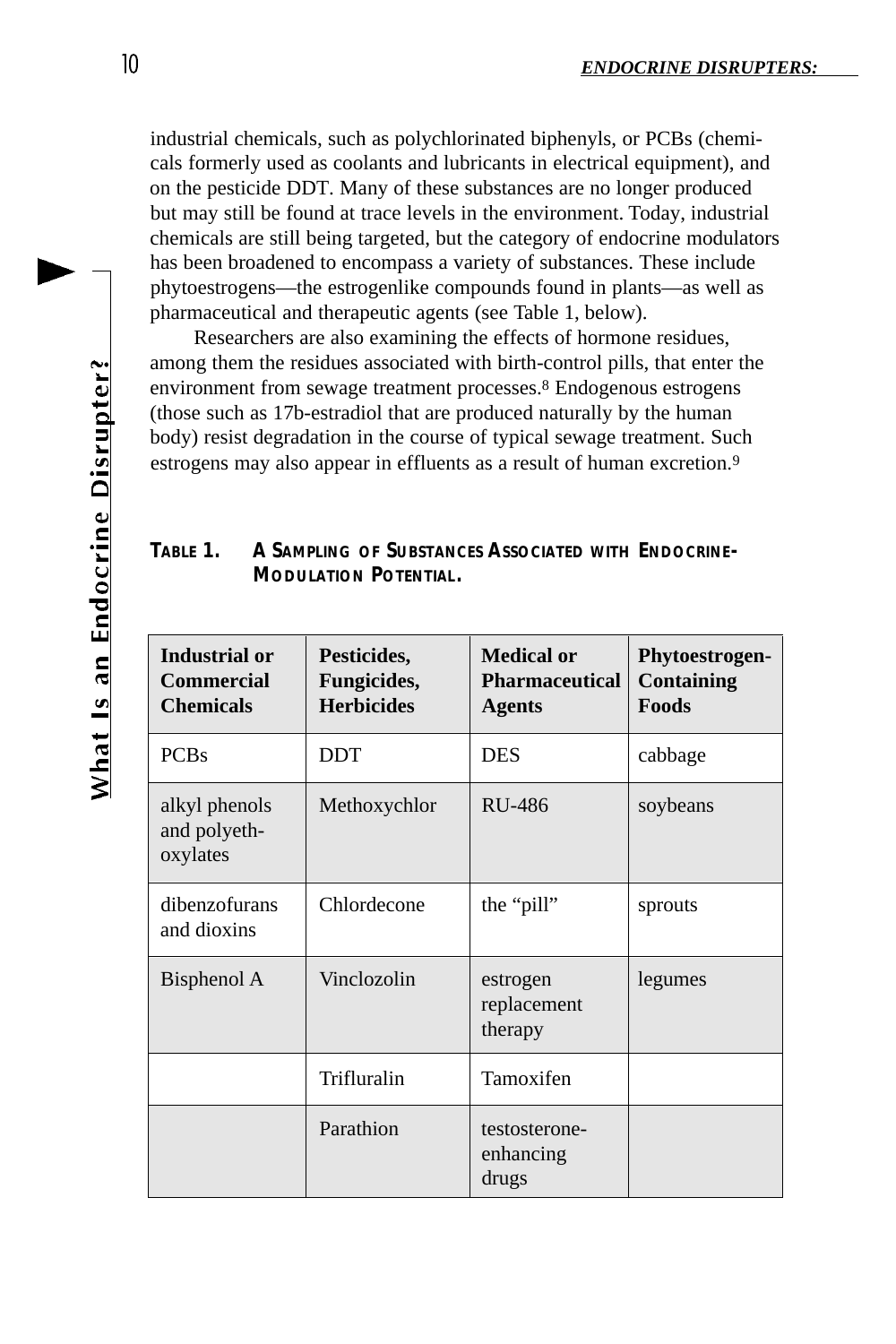# **Putting Things into Perspective**

A side from the experience the set of two factors are endocrine modulators. side from the exposure itself, perhaps the most important factors related to any exposure to a substance are potency and dose. These two factors are critical in any attempt to assess the potential risk of

"Potency" can be defined as the ability of a chemical to elicit a response (in this case, a hormonal response). The "dose" is the actual amount of the substance being received. These toxicological concepts are distinct, yet related. A high dose of weak substance "A," for example, may cause the same level of response, whether harmful or benign, as a low dose of the more potent substance "B." Received at equal doses, these two substances may yield significantly different levels of response. What differentiates substance "A" from substance "B" is relative potency.

Most environmental endocrine disrupters are very weak relative to 17b-estradiol, the primary human estrogen (see Table 2, page 12). Furthermore, human exposures to industrial chemicals, including those chemicals suspected of being endocrine disrupters, generally occur at very low doses.

The principles of potency and dose likely explain why some studies have shown deleterious effects in certain wildlife exposed to massive levels of such suspected endocrine modulators as DDT. The harmful effects seen in these cases may not have resulted from the mere existence of the chemicals involved but, rather, from the overwhelming doses that occurred.

Similarly, the chemical DES—a drug formerly prescribed to prevent miscarriage—is a potent estrogen. DES has many times the strength of endocrine modulators found in the environment. It is likely that this property of DES—its great potency—was a major factor in the detrimental effects associated with its use (see page 17).<sup>10</sup>

Chlorinated compounds such as PCBs and DDT have been the objects of much scientific study, perhaps because of their persistence in the environment. But while these substances are not easily broken down, either in the body or in the environment, their persistence alone does not signal harm—and they are not potent estrogens.

Assessing a chemical's potency relative to that of 17b-estradiol is crucial. This major human estrogen is very potent. The comparison of a chemical to 17b-estradiol therefore offers a good perspective on the chemical's possible risks to humans.

It is also important to compare such compounds to the many other types of hormonally active substances to which humans are exposed. For example, many natural phytoestrogens and estrogen supplements are more potent and are taken in higher doses than are man-made chemicals commonly encountered by humans in trace amounts. Some studies have suggested that phytoestrogens potentially play a role in preventing meno11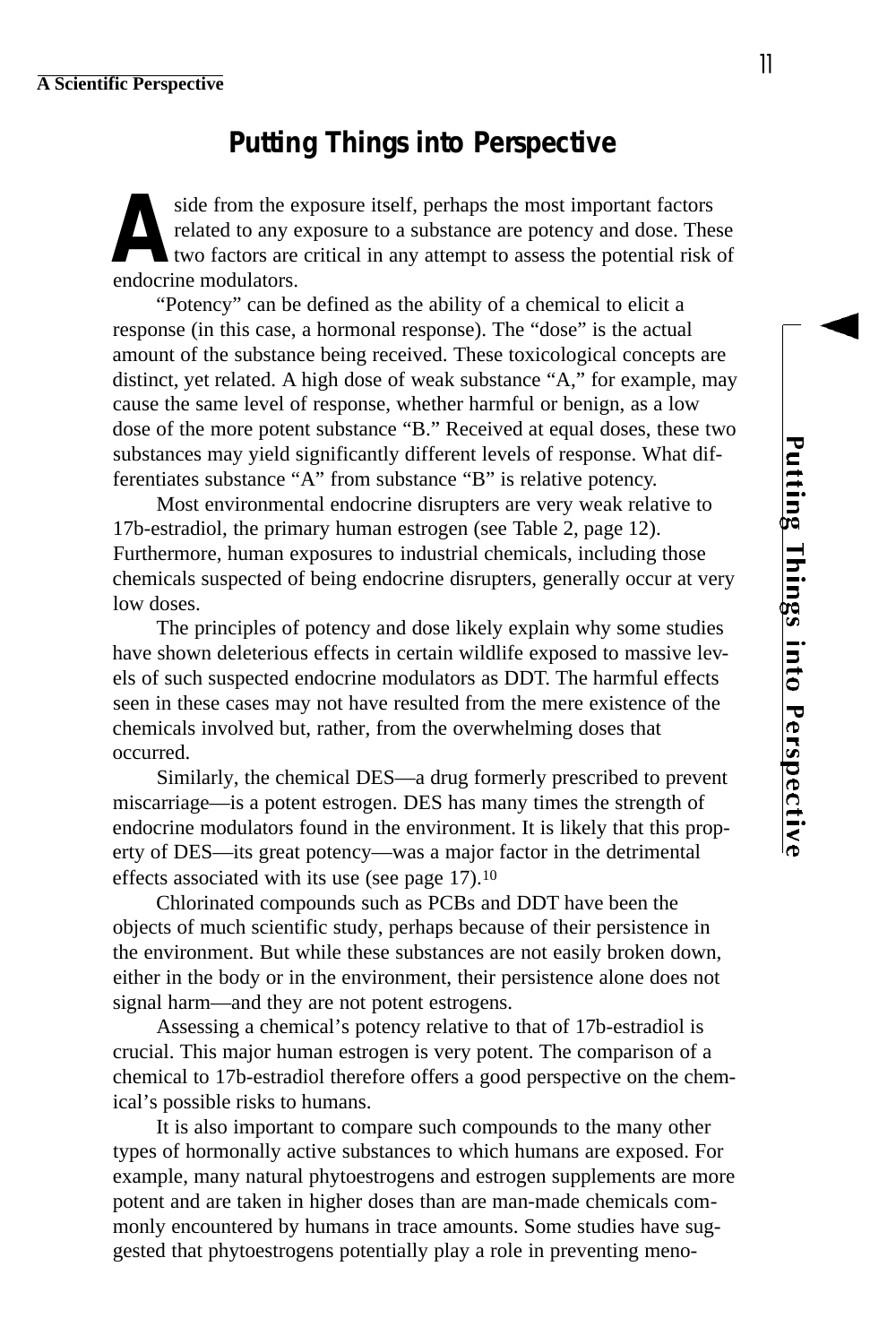**Table 2. RELATIVE POTENCIES OF SELECTED ESTROGENIC SUBSTANCES AS COMPARED WITH ESTRADIOL USING A YEAST-BASED ESTROGEN RECEPTOR ASSAY. \***

| <b>Chemical</b>                                                                       | <b>Estrogenic Potency Ratio</b><br>(Ratio of the potency of the<br>chemical to that of estradiol)                     |
|---------------------------------------------------------------------------------------|-----------------------------------------------------------------------------------------------------------------------|
| Estradiol<br>(the primary human estrogen)                                             | 1<br>Represents the greatest estrogenic<br>potency and the standard by which<br>estrogen activity is measured         |
| <b>DES</b><br>(a drug previously prescribed to<br>prevent miscarriage)                | .64(1/1.57)<br>DES is .6 times (slightly more<br>than half) as potent as estradiol.                                   |
| Coumestrol<br>(a phytoestrogen-an estrogenlike<br>compound found in plants)           | .01(1/77.00)<br>Coumestrol is 77 times less potent<br>than estradiol.                                                 |
| p-Nonylphenol<br>(a chemical used in certain plastics)                                | .0002(1/5,000)<br>p-Nonylphenol is five thousand<br>times less potent than estradiol.                                 |
| <b>Bisphenol A</b><br>(a chemical used in certain plastics)                           | .00007 (1/15,000)<br>Bisphenol A is fifteen thousand<br>times less potent than estradiol.                             |
| <b>B-Sitosterol</b><br>(a natural plant chemical used as<br>an anticholesterol agent) | .000004 (1/220,000)<br>$\beta$ -Sitosterol is two hundred and<br>twenty thousand times less potent<br>than estradiol. |
| Methoxychlor<br>(a pesticide)                                                         | .0000002 (1/5,000,000)<br>Methoxychlor is five million times<br>less potent than estradiol.                           |
| o,p <sup>-</sup> -DDT<br>(a pesticide banned from use in<br>the U.S. in 1970)         | .0000001 (1/8,000,000)<br>DDT is eight million times less<br>potent than estradiol.                                   |
| o,p <sup>2</sup> -DDE<br>(a breakdown product of the pesti-<br>cide DDT)              | .00000004 (1/24,000,000)<br>DDE is twenty-four million times<br>less potent than estradiol.                           |

Adapted from Gaido KW, Leonard LS, Lovell S, et al. Evaluation of chemicals with endocrine modulating activity in a yeast-based steroid hormone receptor gene transcription assay. *Texicol Appl Pharmacol*. 1997b;143:205–212.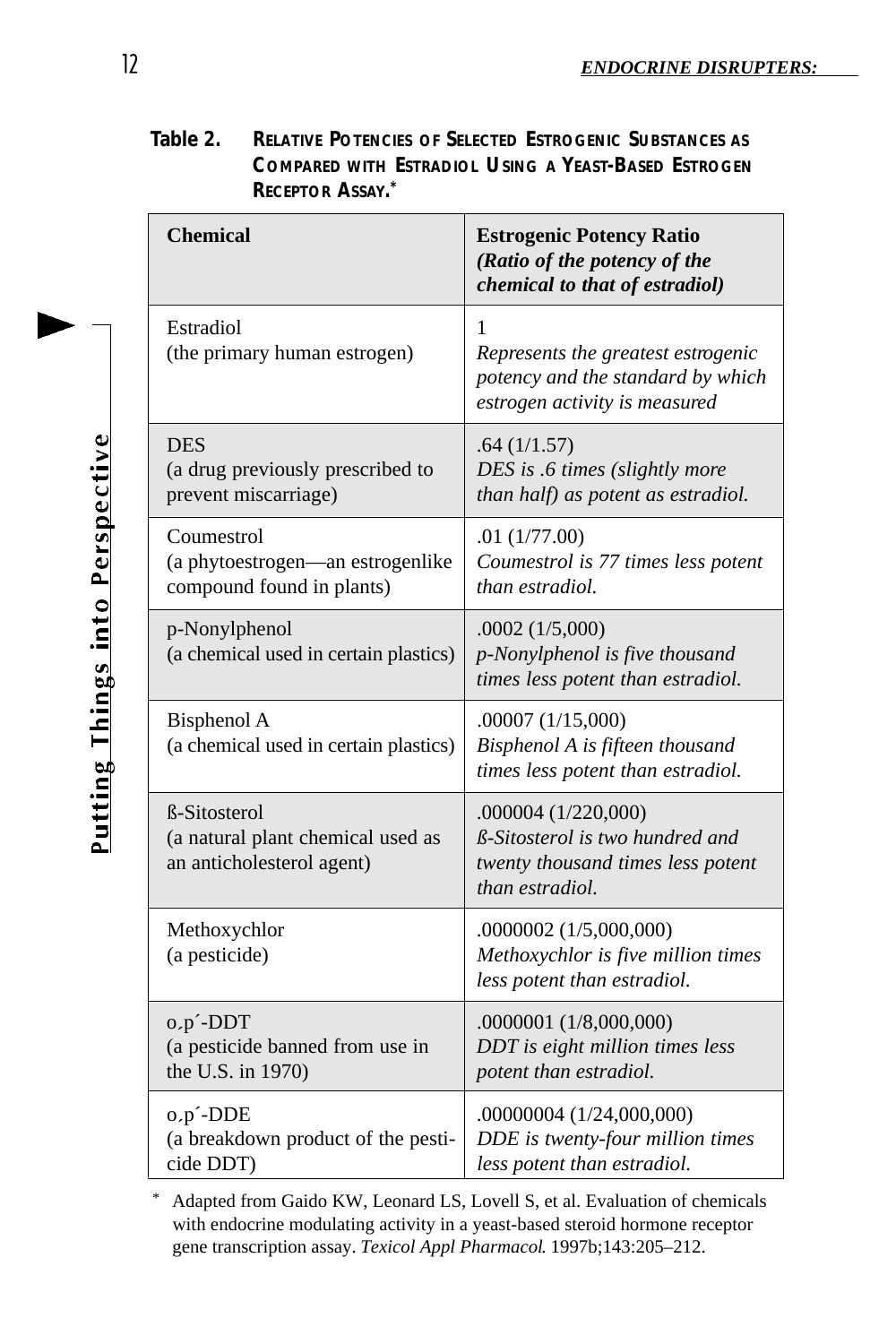### **Interpreting Table 2**

Humans are continually exposed to their own naturally produced estrogens, primarily one called estradiol. These estrogens, like other hormones, influence the human endocrine system and are essential to human functioning and good health. When assessing chemicals (i.e., so-called "endocrine disrupters") for their estrogenic potency or their ability to elicit a hormonal response similar to that of estrogen, it is helpful to compare them with the human estrogen estradiol. In this way, estradiol can be used as the standard by which estrogen activity or potency is measured.

In Table 2 the potency of selected chemicals with endocrinemodulating activity (as assessed by a yeast-based estrogen receptor assay) is compared with the potency of estradiol. As can be seen in the table, the chemicals suspected of disrupting the human endocrine system and thereby causing adverse health effects are many times less potent than the estrogens produced by the human body. Moreover, levels of human exposure to these endocrinemodulating chemicals are very low when compared with levels of exposure to estradiol.

pausal symptoms and in reducing the incidence of certain cancers of the breast, colon, prostate, rectum, and stomach.11–19 There is not sufficient evidence to prove that these effects are associated with phytoestrogens, however.

Studies have also indicated that postmenopausal hormone replacement results in health benefits that extend beyond the treatment of menopausal symptoms such as hot flashes. Long-term hormone replacement therapy (HRT) has clearly been shown to prevent osteoporotic bone fractures in postmenopausal women. HRT has also been shown to have beneficial effects on cholesterol profiles, and it may also prevent heart disease in older women.<sup>14</sup>

These few examples serve to remind us of the myriad bodily responses that hormonally active substances may elicit.

Clearly, a wide range of effects, both positive and negative, are associated with hormonally active substances. Evidence has suggested that environmental chemicals may not only be acting as estrogens, but also as anti-estrogens, androgens, and anti-androgens.20,21,22 Researchers thus must explore various mechanisms of action when evaluating endocrine modulation.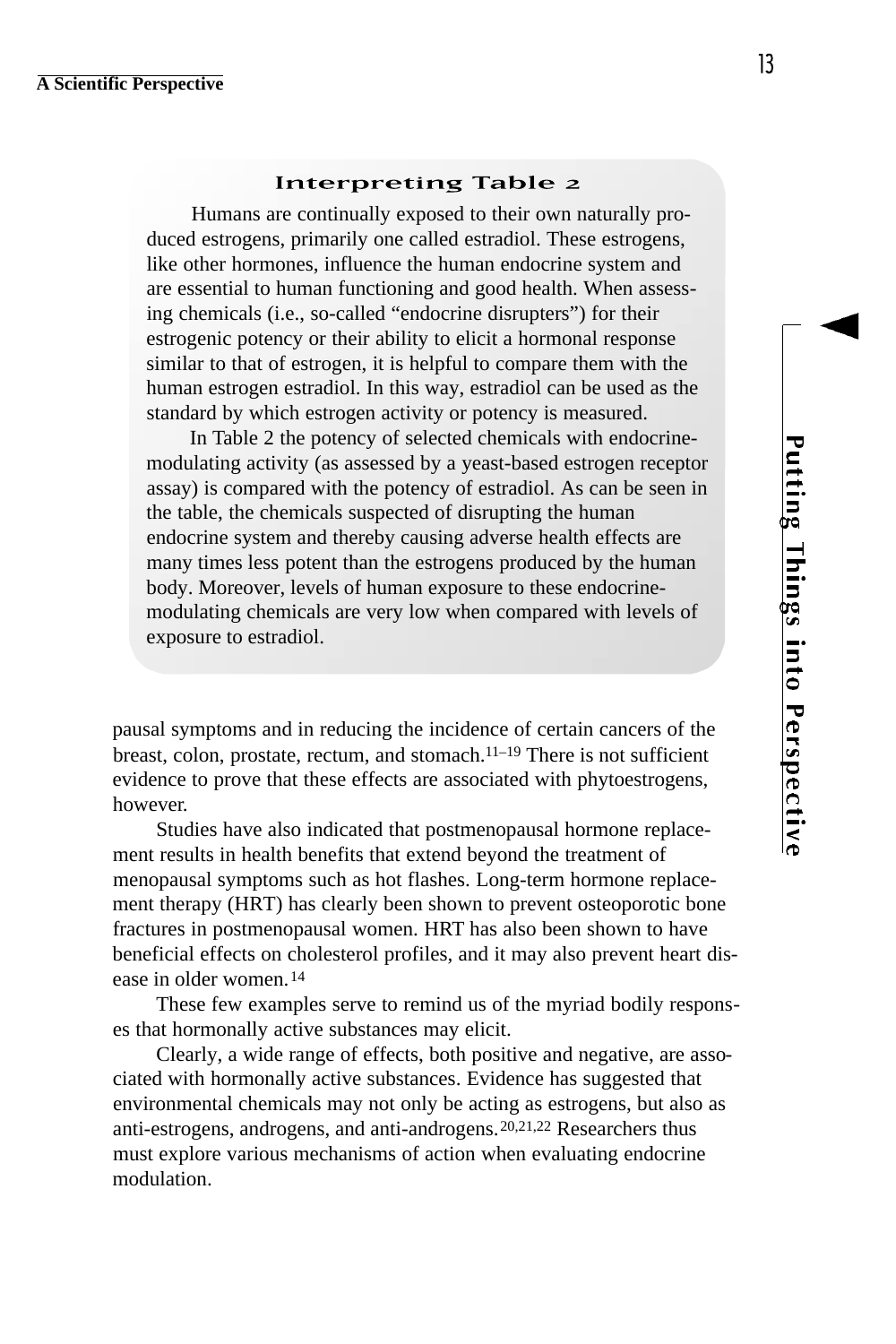# **Evidence or Assumption: The Studies Behind the Hypothesis**

### **Laboratory Research**

The endocrine disrupter hypothesis gained momentum after laborator tests using various types of cells showed that certain substances may have caused positive estrogenic responses in the systems in which they were tested. S he endocrine disrupter hypothesis gained momentum after laboratory tests using various types of cells showed that certain substances may have caused positive estrogenic responses in the systems in which activity and their potency relative to 17b-estradiol. In 1997 researchers Gaido and associates reported a wide variation in the estrogenic strength of these compounds.<sup>23</sup> Chemicals such as DDT and the insecticide methoxychlor were found to be roughly one million times less potent than 17bestradiol, the benchmark human estrogen.

The most potent synthetic estrogen, DES, has been studied extensively in a variety of laboratory tests. DES, as measured by a yeast-based estrogen receptor assay, is slightly more than half as potent as estradiol (see Table 2, page 12). The effects of DES on human and animal offspring exposed to the chemical *in utero* (in the womb) have been well characterized. Numerous rodent studies have demonstrated that sufficiently large doses of DES produce a spectrum of adverse effects in the offspring of exposed mothers. These effects include sperm abnormalities, infertility, and vaginal cancer. 24

The class of chemicals known as PCBs has also been implicated as endocrine modulators. Laboratory tests have shown that a few PCBs appear to have a slight degree of estrogenic activity. Yet, in one study only one out of a series of PCB types showed estrogenlike effects at approximately 1 millionth the potency of the human estrogen 17b-estradiol.25

Other studies assessing PCB exposure in rats have reported effects on mating behavior, on menstrual cycling, and on reproductive success. The doses of PCBs that caused these effects were much higher, however, than concentrations of PCBs to which humans would be exposed from environmental sources.<sup>26</sup> In 1996 researchers Cooke and colleagues reported that certain types of PCBs may both inhibit and stimulate reproductive functions in laboratory rats, depending on whether the PCBs are administered in infancy or in adulthood.<sup>27</sup>

Studies in rats have compared the effect of 17b-estradiol to that of the synthetic chemical p-nonylphenol, another so-called endocrine disrupter.<sup>28</sup> Adverse reproductive changes appeared at relatively low doses—10 parts per million (ppm)—of estradiol, but a 1998 study by Cunny and associates reported that p-nonylphenol did not cause any estrogenic activity at dietary concentrations as high as 2,000 ppm.<sup>29</sup> All of these studies illustrate the importance of estrogen potency in the occurrence of adverse effects.

One of the more well-publicized laboratory research investigations on endocrine modulators came from Tulane University. In a 1996 study, a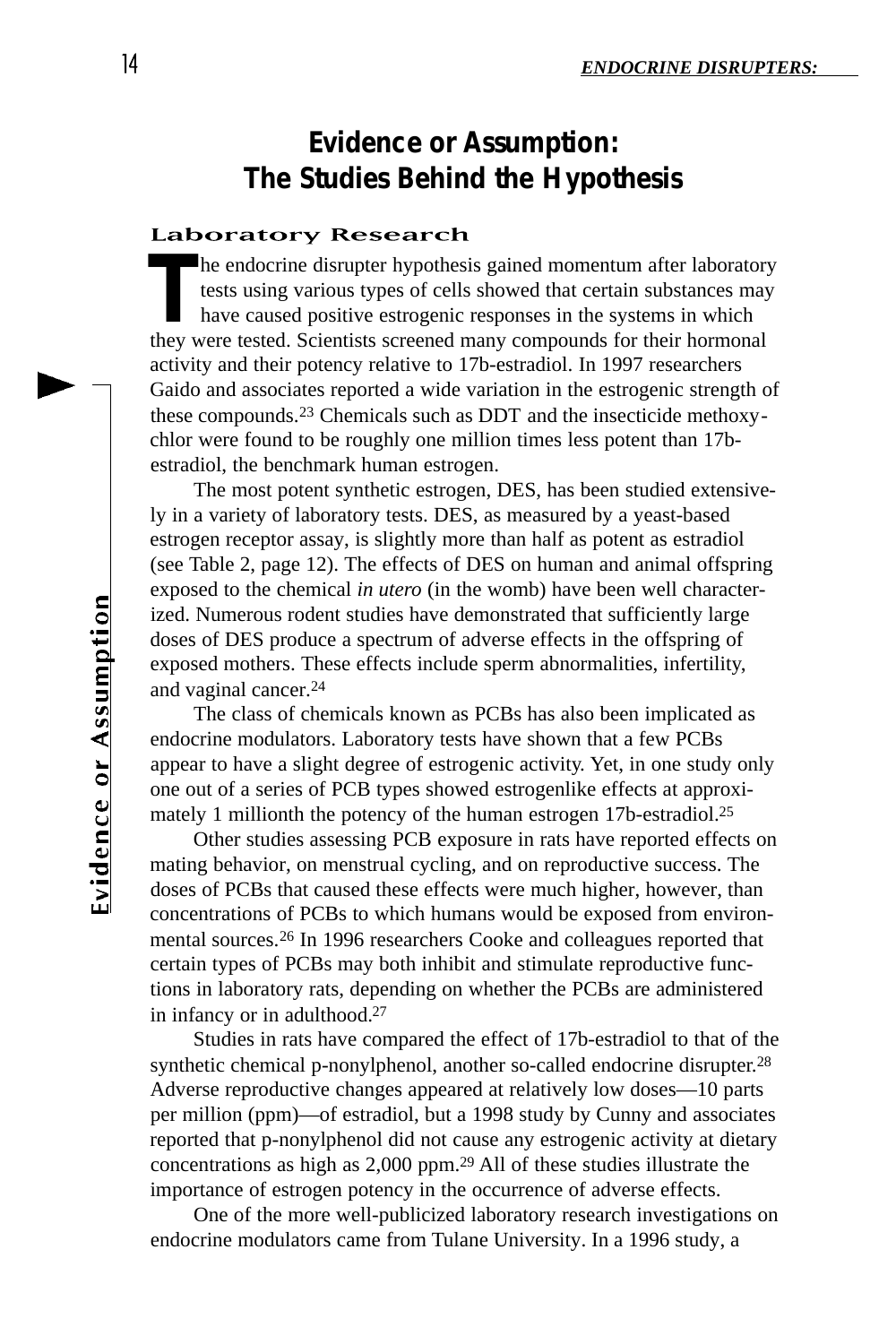group of Tulane researchers used a simple yeast estrogen assay to screen combinations of environmental estrogens for estrogenic potency. <sup>6</sup> The researchers reported that certain endocrine modulators, while weakly estrogenic on their own, were more than 1,000 times as potent when combined.

The synergistic effect reported by the Tulane researchers created considerable alarm. Yet, several laboratories failed to replicate this finding.30–34 Even some of the original researchers could not duplicate their initial work. As a result, they formally retracted their study. <sup>35</sup> But despite this lack of evidence, this "synergism myth" still persists—and fuels many of the misperceptions about endocrine modulators that exist today.

### **Observations in Wildlife**

The endocrine disrupter hypothesis was propelled further by several wildlife studies—particularly those involving high exposures to chemicals—that reported reproductive abnormalities in some species. In most such cases, however, the types and magnitude of the exposures are not known. It is therefore difficult to make useful comparisons to humans.

One widely cited wildlife report involved alligators in Lake Apopka, Florida. This lake had been contaminated by a nearby spill of DDT; and the resident alligators were found to have, among other adverse health effects, reduced hatching success, small phallus size, and shortened lifespans.<sup>3</sup> Researchers also reported that alligator eggs from Lake Apopka contained levels of DDT and DDE (a breakdown product of DDT) that were 5 to 8 times higher than the levels found in eggs taken from two reference sites elsewhere in Florida.<sup>36</sup>

While this highly contaminated site provided a good opportunity to study the possible relationship between synthetic chemicals and wildlife populations, the Lake Apopka observations must be interpreted within the context of dose. As mentioned above, the adverse effects noted in these animals likely resulted from toxic levels of chemical exposure. Lake Apopka is not representative of the vast majority of habitats elsewhere in the United States or in the world, and the status of ecosystem health should not be assessed and judged by this anomalous example.

The Great Lakes have received considerable attention from wildlife biologists and population ecologists because of these lakes'importance as a large freshwater resource and as a home to many aquatic and terrestrial species. A number of studies have examined the relationships between reproductive and developmental impairments in a variety of Great Lakes species and the industrial chemicals found in the lakes.<sup>37-42</sup> Evidence that specific industrial chemicals have caused negative effects in a few select species is, at best, weak.

In 1987 researchers Peakall and Fox reported on the decline of the reproductive capacity of herring gulls in the Great Lakes in the 1960s and early 1970s, a period during which chemical deposits were presumably at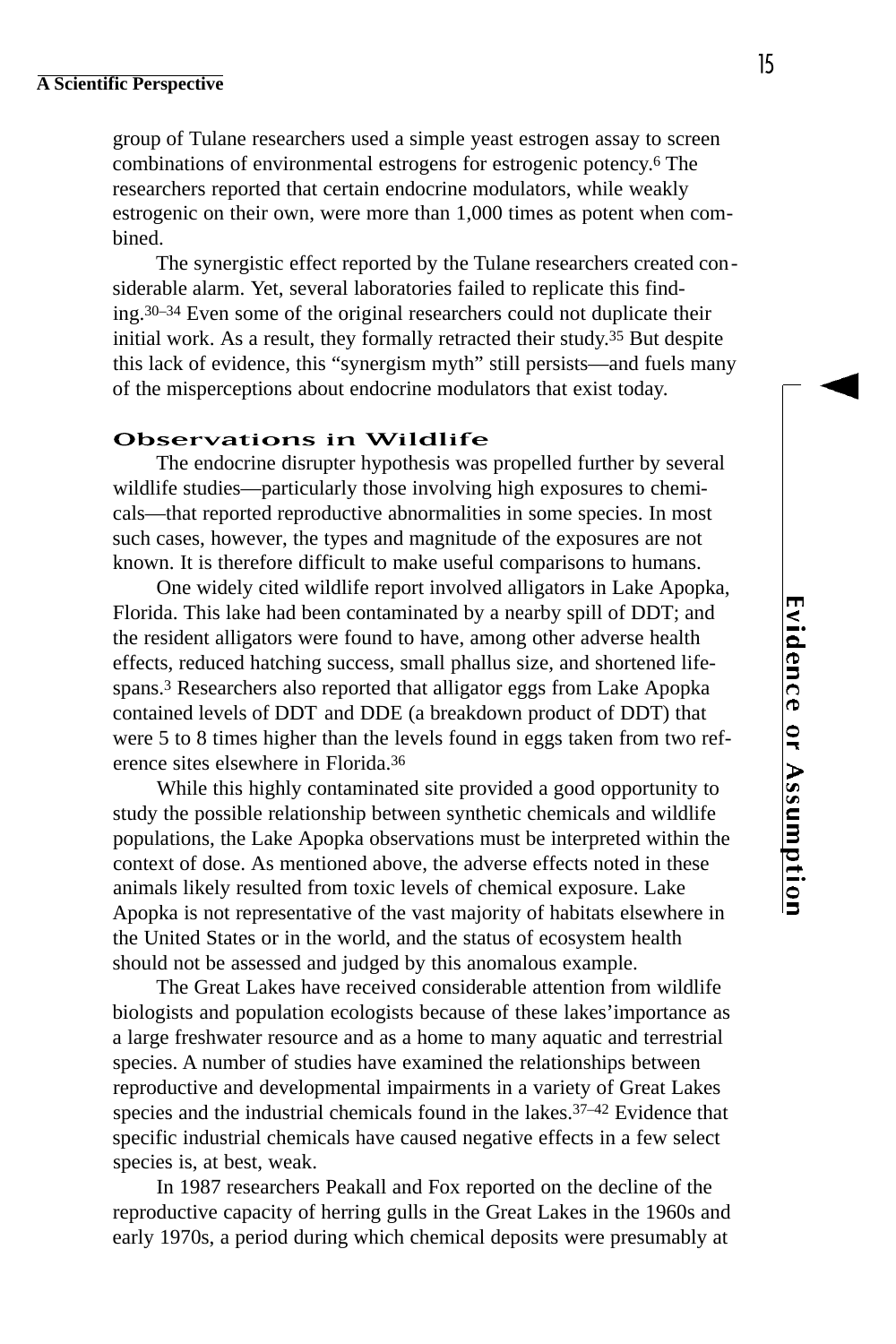their highest.<sup>43</sup> Peakall and Fox concluded that by the end of the 1970s the gulls'reproduction had returned to normal. Studies in the 1990s have reported a relationship between residues of dioxinlike substances and reproductive and developmental problems in several fish-eating bird populations in the Great Lakes region.39,44

Most current hypotheses linking reproductive and developmental effects in Great Lakes wildlife to endocrine disrupters come at a time when levels of contamination in the Great Lakes have declined significantly from the levels seen in previous decades.45,46 A recent International Joint Commission (IJC) review of the Great Lakes Basin reported that environmental media—air, water, and soil—show decreasing levels of persistent toxic substances and that once-affected animal species have recovered significantly. 39,43,47 Two other comprehensive reviews have concluded that, by most measures, the health of the Great Lakes ecosystem has improved.<sup>48,49</sup>

Apparently, there is a threshold level of contamination below which various populations of animal species can thrive and prosper. For recovering species in the Great Lakes region, levels of environmental contaminants are evidently beneath the apparent threshold.

Runoffs from sewage treatment plants and pulp and paper mills have also been considered possible sources of endocrine modulators. Some scientists have reported, for example, that sewage treatment effluents lead to estrogenic effects in rainbow trout.<sup>50</sup>

Numerous chemicals have been suspected of being responsible for these effects, but some evidence indicates that the human hormones estrone and 17b-estradiol and breakdown products of the oral contraceptive pill that have passed through sewage treatment facilities may be causing endocrine-related effects in some fish populations.<sup>51</sup> The ecological significance of these effects is unclear, however, as some aquatic species rainbow trout, for example—appear to exhibit a hormonal response while others, such as carp, do not.

Other scientists have linked pulp mill runoff to a range of developmental disorders in fish.<sup>52,53,54</sup> The effects resulting from such effluents (and the lethality of such effects) have been reduced by the use of treatment facilities at many mills, but various effects on fish reproduction persist.54,55 Interestingly, these responses have been observed at mills regardless of the treatment of effluents or of the mills'use of chlorine to bleach pulp.56,57 This suggests that the reproductive disorders may be caused by naturally produced organic compounds released from the wood during pulping rather than by chlorinated substances as first suspected.

Endocrine-related effects in wildlife are not a widespread phenomenon, but contaminated hotspots may affect certain species. While wildlife observations may raise questions about the potential effects in humans of endocrine modulators, the usefulness of wildlife observations as warning signals is limited. Differences in exposure and in susceptibility to environmental chemicals complicate extrapolations from wildlife to humans.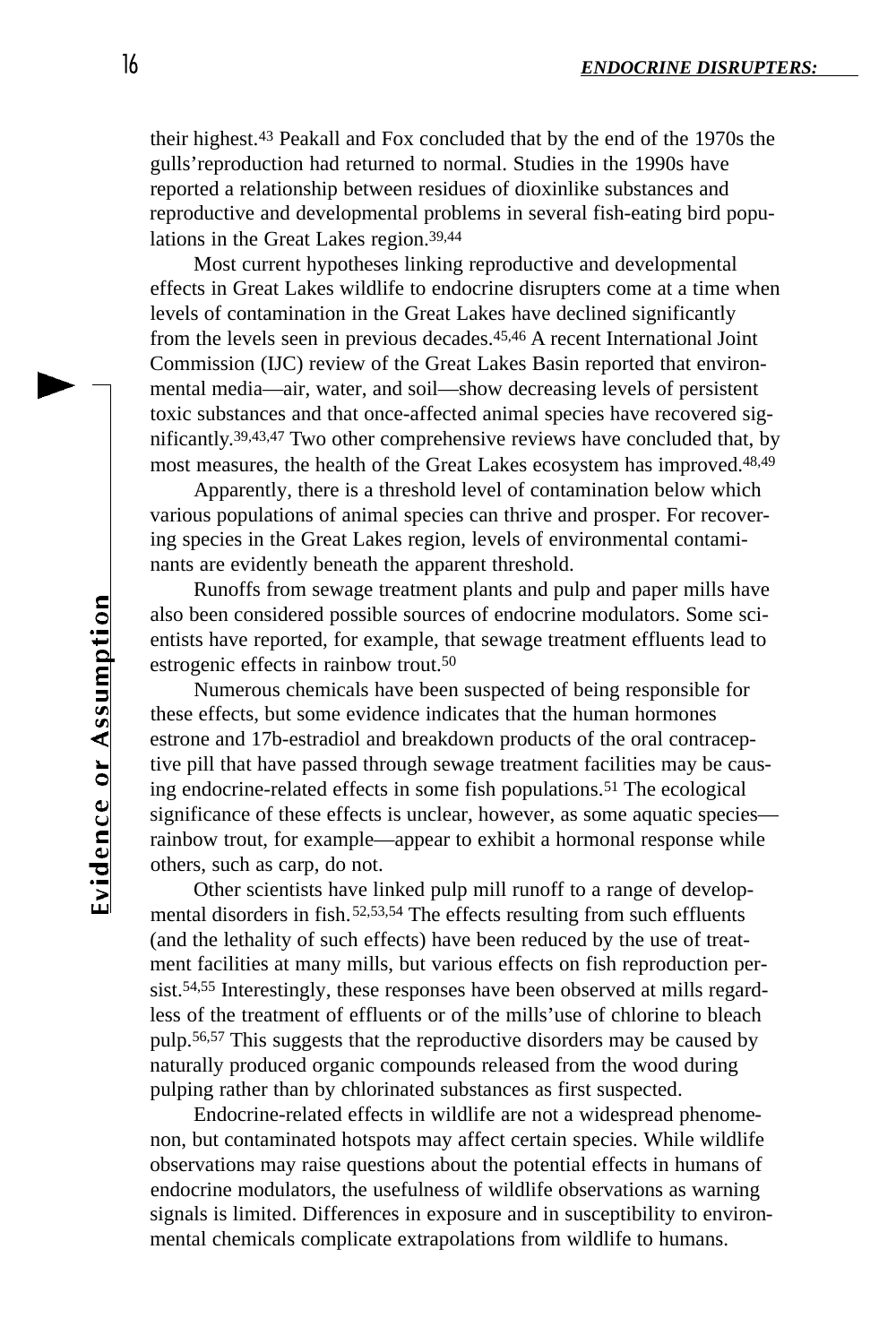### **Human Associations**

Some of the concern about the effects of endocrine modulators on humans began after adverse reproductive effects were associated with the use of the prescription drug DES. The observation of recent trends in hormonally related cancers (such as prostate cancer) and other hormonally sensitive events (sperm production, for example) have also been proposed by some as evidence of endocrine disruption.

### *ADVERSE REPRODUCTIVE EFFECTS OF DES*

During the 1950s and 1960s, diethylstilbestrol (DES)—a synthetic pharmaceutical—was available to women as a prescription drug for the prevention of miscarriage. Then, years after its introduction, DES was found to cause sexual deformities, sterility, and increased incidence of vaginal cancer in some of the daughters of women who had used the drug. 58-61

Given the potency of DES as an estrogen (it is roughly equal in potency to 17b-estradiol), and the fact that DES was administered to women during pregnancy (and therefore during fetal development), DES may have specifically affected the reproductive and endocrine systems of the offspring of those women who took it. It is crucial to note, however, that both the potency of DES and the dosage at which it was prescribed were extremely high as compared to usual levels of endocrine-modulating chemicals to which humans may be exposed.

### *DECLINING SPERM COUNTS*

A hypothesis that has received much attention links endocrine modulators to declining sperm counts. A 1992 Danish analysis of studies made on human semen between 1938 and 1991 found an overall decline of 50 percent in the sperm counts of men from industrialized countries.<sup>4</sup> This work prompted other investigators to speculate that the reported drop was caused by *in utero* exposure to chemicals with hormonal—that is, estrogenic—activity. <sup>5</sup> This notion was partly based on previous research that had demonstrated that *in utero* exposure to the highly potent estrogen DES (see above) could impair male sexual development.<sup>61</sup>

In recent years, however, both the Danish research and this hypothesis have lost some support. A number of recent reports have contradicted the assertions of declining semen quality. 62–65 One report indicates that the original Danish analysis was heavily influenced by reports from New York State. Without those reports, no significant decrease in sperm counts existed. Other reports revealed substantial geographical variation in sperm counts within the United States. One investigation of men in the Seattle area found no decline in semen quality over the past 21 years. So, despite some biological plausibility for tying sperm counts to endocrine-modulating chemicals, evidence does not support this link.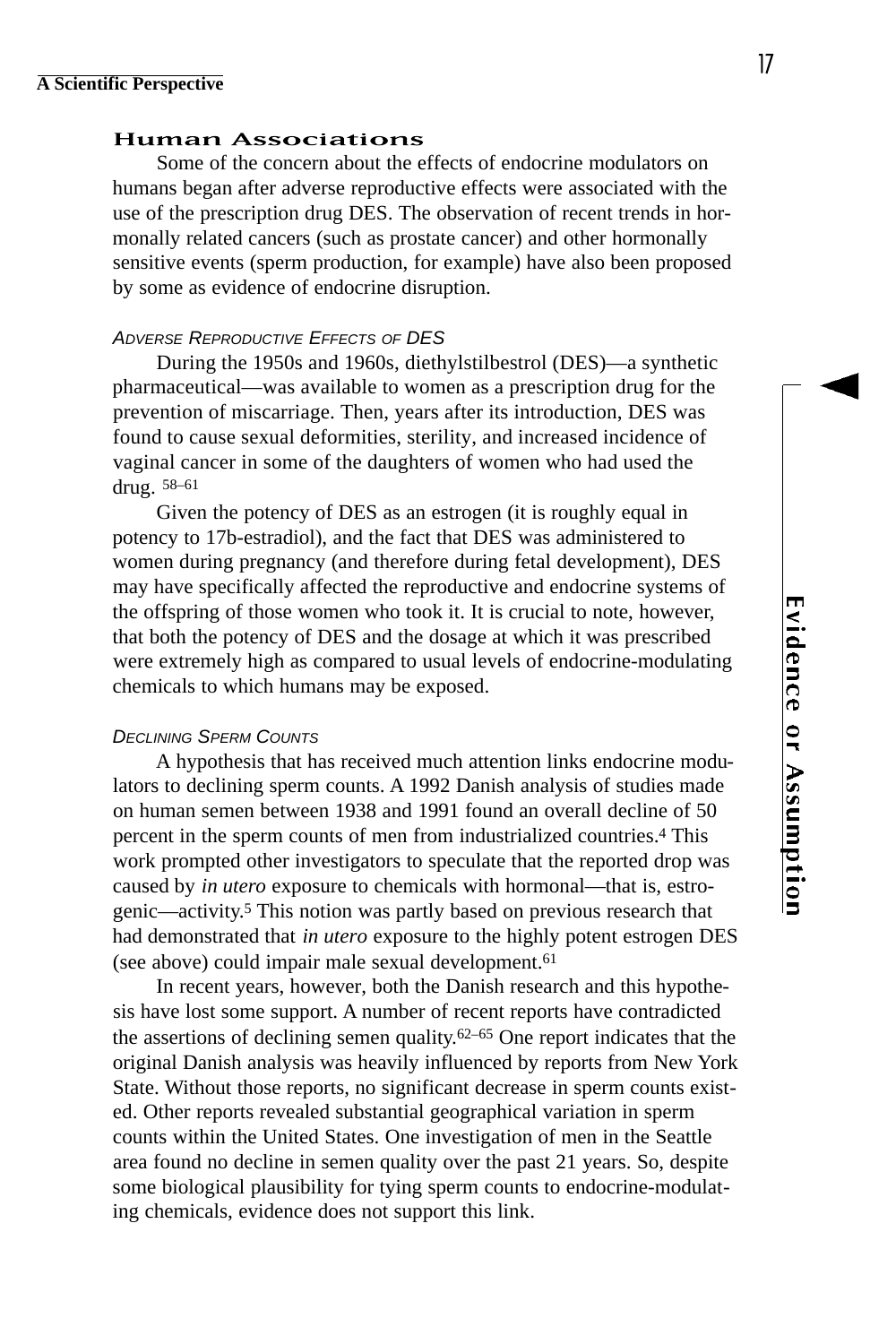### *PCBS, DDT, AND BREAST CANCER*

In 1992 researchers Falck and colleagues reported elevated levels of PCBs, DDT, and DDE in a group of 20 women with breast cancer when those women were compared with a control population of women with benign breast disease.<sup>66</sup> Then, in 1993, the New York University Women's Health Study examined another group of women and found an association between breast cancer and serum DDE but not between breast cancer and PCBs.<sup>67</sup> For many, these studies provided important evidence that the low levels of organochlorine residues suspected of "disrupting" the endocrine system increased the risk of breast cancer in women.

In 1994 some of the same investigators ran a follow-up study of 150 breast cancer patients and 150 controls (women without breast cancer). This time the researchers found that blood levels of organochlorine contaminants such as DDE and PCBs were not significantly elevated in the patients with breast cancer. The researchers concluded that "the data do not support the hypothesis that exposure to DDE and PCBs increases the risk of breast cancer."<sup>68</sup>

Epidemiological studies of women exposed to PCBs at work—presumably at levels higher than those they would have encountered from general environmental sources—have not shown an increased incidence of breast cancer. <sup>69</sup> Additionally, in a 1995 review of organochlorine compounds such as PCBs and DDT and their relationship to breast cancer, endometrial cancer, and endometriosis (overgrowth of the uterine lining), researchers Ahlborg and associates concluded that no such relationship could be "supported by the existing *in vitro*, animal, and epidemiological evidence."<sup>70</sup>

Thus, while early studies suggested that a link existed between organochlorine compounds and breast cancer, larger, more rigorous, and more recent studies have indicated that these compounds do not appear to be risk factors for breast cancer. 71

Considering the many known risk factors for breast cancer, the lack of a clear response for the disease to high doses of DES, and the continuing decline in exposures to environmental contaminants, it is unlikely that endocrine modulators are measurably influencing breast cancer rates.

### *TRENDS IN REPRODUCTIVE CANCERS*

Some scientists have tried to correlate the incidence of some reproductive cancers (see Figure 2, opposite) with exposures to endocrine modulators. When making such leaps, however, it is important first to assess whether the observed increase in disease is real.

An apparent rise in a particular disease may be the result of a specific agent. Such an apparent rise may also be due, however, to a change in the reporting or detection of the disease or to a study bias—meaning that the apparent rise is not a real rise at all. Even if a trend appears to be significant, many factors must be evaluated to determine the causes for the trend.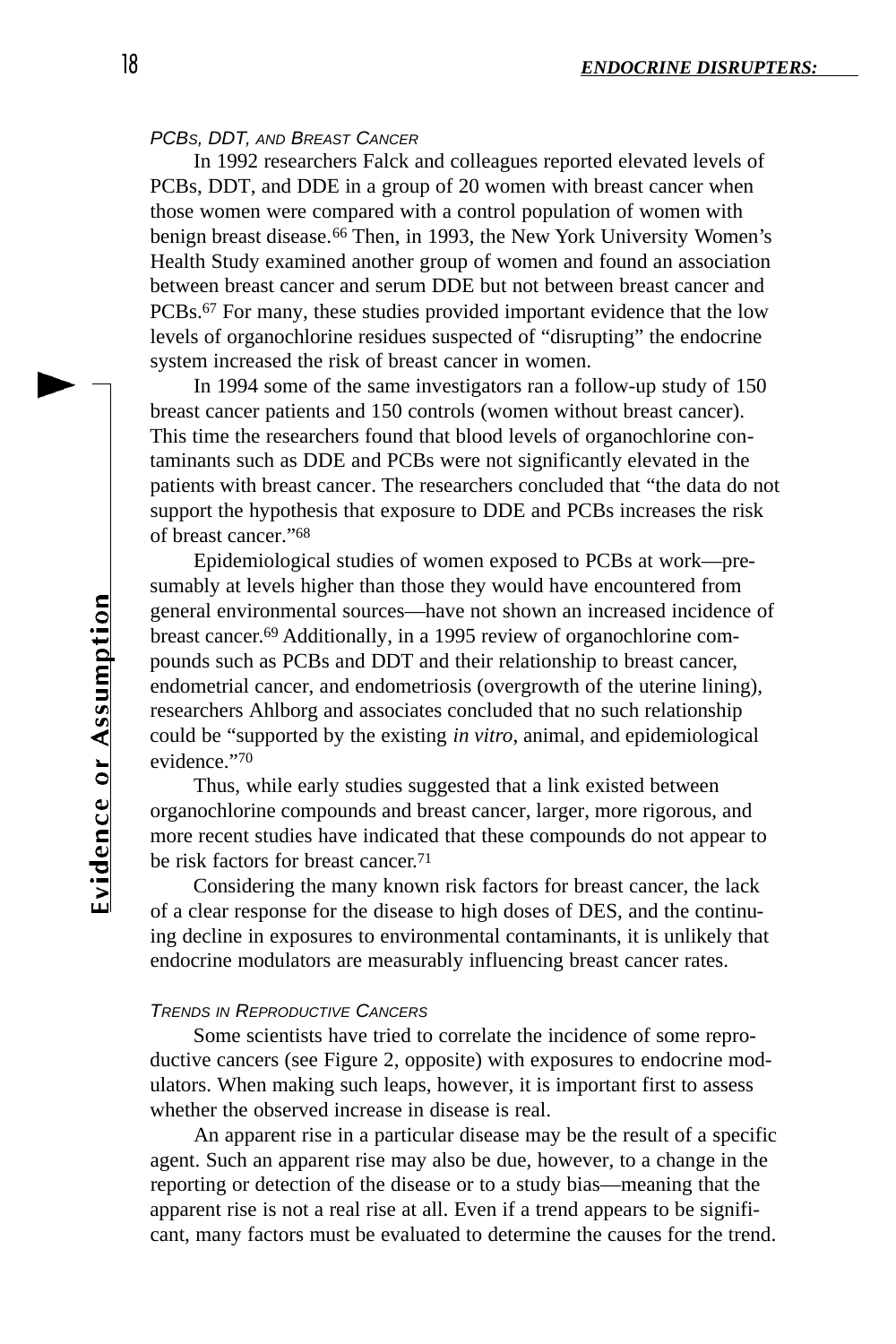**FIGURE 2. TRENDS IN INCIDENCE RATES OF BREAST, CERVICAL, PROSTATE, TESTICULAR, AND UTERINE CANCERS.\***



\* Adapted from Ries LAG, Kosary CL, Hankey BF, Miller BA, Edwards BK, eds. *SEER Cancer Statistics Review, 1973–1996.* Bethesda, MD: National Cancer Institute, National Institutes of Health; 1999.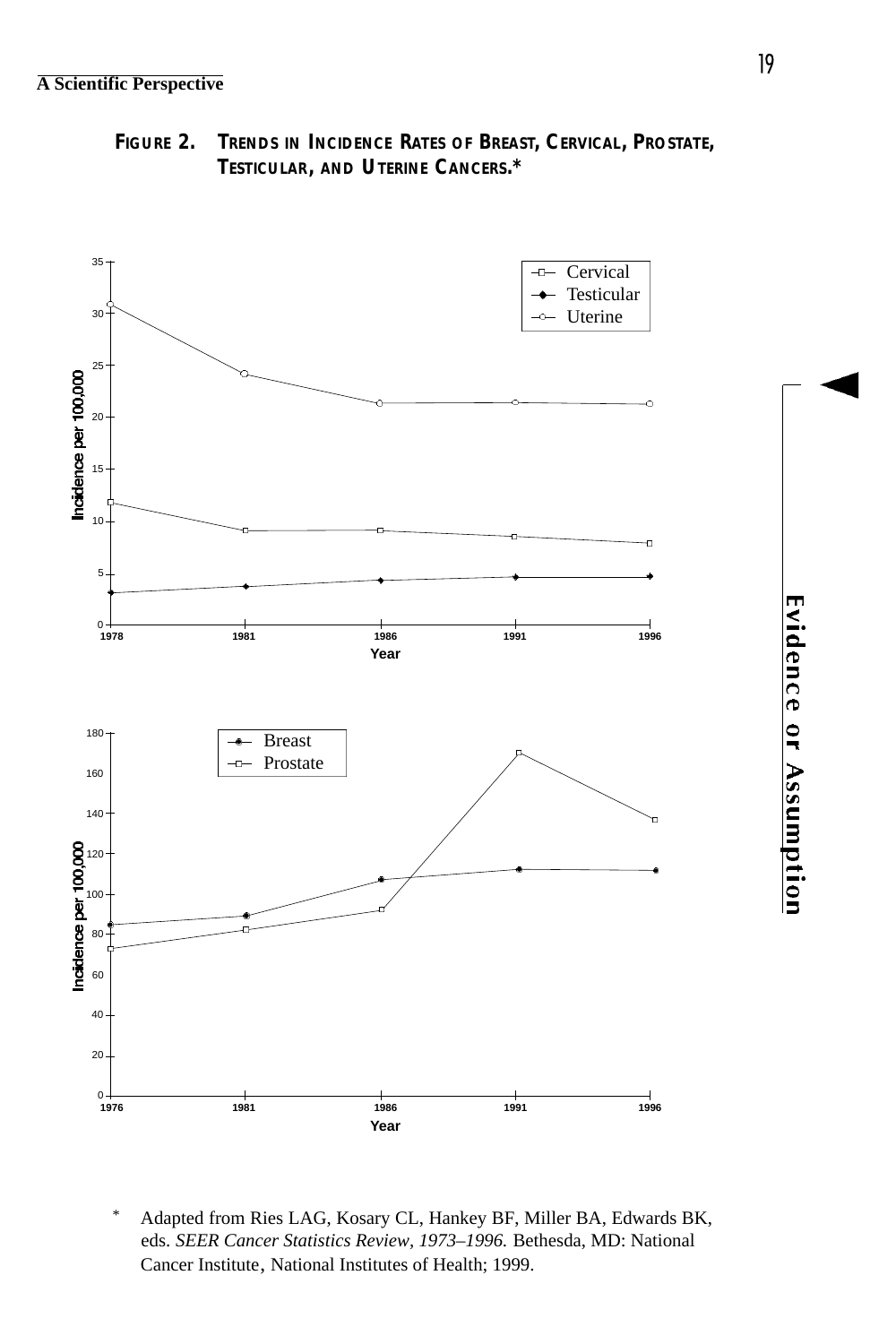These factors include changes in lifestyle risk factors such as diet and smoking, changes in sexual practices, changes in reproduction, and changes in environmental exposures. Accounting for all of these factors is often very difficult. In most cases the available evidence consists of crude correlations between trends and variable exposures to nonspecific environmental chemicals.

The incidence of testicular cancer has increased over the last 30 years.72,73 Large differences in incidences and mortality, both in terms of geography and in terms of ethnic groups, have led some researchers to question the role that endocrine modulators might play.

The incidence of testicular cancer in white males in the United States is at least five times higher than the rate in black males.<sup>74</sup> But while the incidence in white males has been increasing, the trend in black males has remained neutral.

It is improbable that an environmental factor is selectively causing an increase in testicular cancer in white males. Furthermore, the rates for this disease began rising before the use of PCBs and DDT became widespread, a fact that lessens the probability of a direct effect from these chemicals. Thus, while the observed increased incidence rates are real, an association with exposure to particular environmental factors such as endocrine modulators remains to be established.<sup>24</sup>

A sharp increase in the incidence of prostate cancer in both black and white males in the United States occurred between 1989 and 1992.<sup>75</sup> This increase coincided very closely with the introduction of new diagnostic techniques, among them the Prostate Specific Antigen (PSA) and transurethral ultrasound (TRUS) tests. Diagnostic procedures therefore offer a likely explanation for the rise in reported prostate cancer incidence in the United States.76,77

Worldwide, the incidence of prostate cancer has generally increased; but adequate explanations for this rise—whether related to genetic, dietary, lifestyle, or environmental factors—have not surfaced.

There was a clear increase in the incidence of uterine cancer in white women in the 1970s—an increase that corresponded to the increasing use of estrogen therapy (ERT) to relieve symptoms of menopause. The addition of synthetic progesterone to estrogen therapy, however, has greatly reduced the associated risk of uterine cancer. Rates of uterine cancer have remained relatively stable over the past 10 years, and there is no evidence to suggest that endocrine modulators are contributing to the disease.

Both the incidence and the mortality rate of cervical cancer have been declining steadily in the United States since data collection began in 1973.<sup>74</sup> As with cancers of several other hormonally sensitive tissues, the argument that environmental contaminants acting as weak estrogens influence the incidence of cervical cancer is not supported. This is particularly evident when the downward trend in cervical cancer is considered.

In short, the epidemiological data on cancers of hormonally sensitive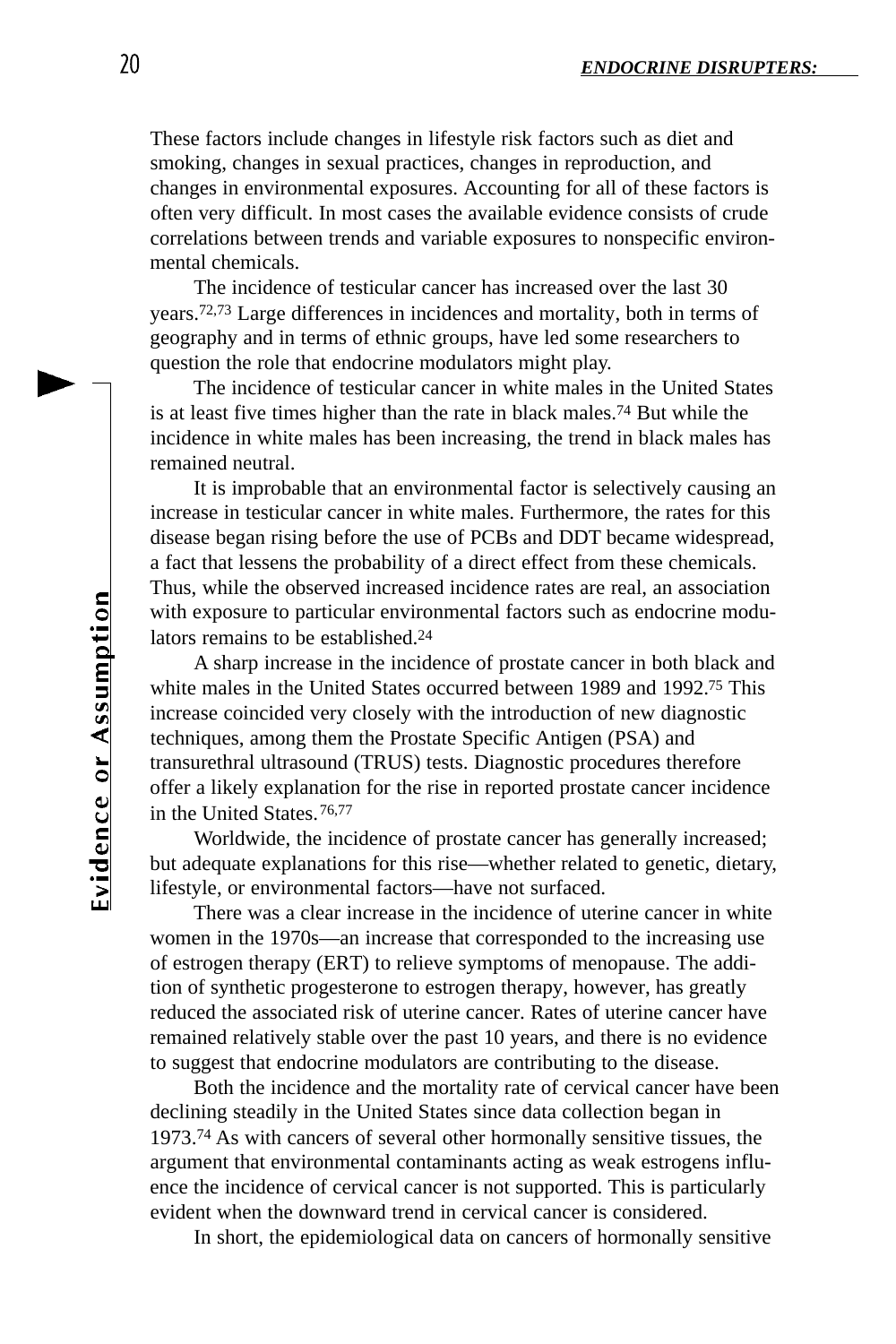tissues and the data on sperm counts in men do not provide consistent or convincing evidence of an effect associated with exposure to those chemicals accused of being "endocrine disrupters."

# **The EPA's Response to the Issue of Endocrine Modulators**

**I** n 1997 the Office of Prevention, Pesticides, and Toxic Substances of the U.S. Environmental Protection Agency (EPA) issued a *Special Report on Environmental Endocrine Disruption: An Effects Assessment and Analysis.* The report stated:

> The EPA is aware of and concerned about information indicating the possibility of adverse impacts on human health and the environment associated with exposure to endocrine disrupters. At the present time, however, there is little knowledge of, or agreement on the extent of the problem. Based on the current state of the science, the Agency does not consider endocrine disruption to be an adverse endpoint per se, but rather to be a mode or mechanism of action potentially leading to other outcomes, for example carcinogenic, reproductive or developmental effects, routinely considered in reaching regulatory decisions.7

The EPA had already established the Endocrine Disrupter Screening and Testing Advisory Committee (EDSTAC) in 1996 to provide advice in developing and implementing new screening and testing procedures for endocrine effects. Such screening and testing were mandated by the U.S. Congress in the Food Quality Protection Act of 1996.

The Endocrine Disrupter Screening Program (EDSP) was developed under the direction of the EPA to screen and test more than 86,000 chemicals. These chemicals include some of those listed in the Toxic Substances Control Act (TSCA) inventory, active pesticide ingredients, chemicals used in consumer products, naturally occurring estrogens, and ingredients in dietary supplements, cosmetics and food additives. The EDSTAC has also recommended that the EPA screen and test representative samples of contaminants in human breast milk, phytoestrogens in soy-based infant formula, mixtures of chemicals commonly found at hazardous waste sites, pesticide/fertilizer mixtures, disinfection by-products, and gasoline for potential estrogenic activity.

While the concerns prompting the initiation of the Endocrine Disrupter Screening Program are relatively new, testing for hormonal activity is not new to the field of toxicology. Traditional toxicology testing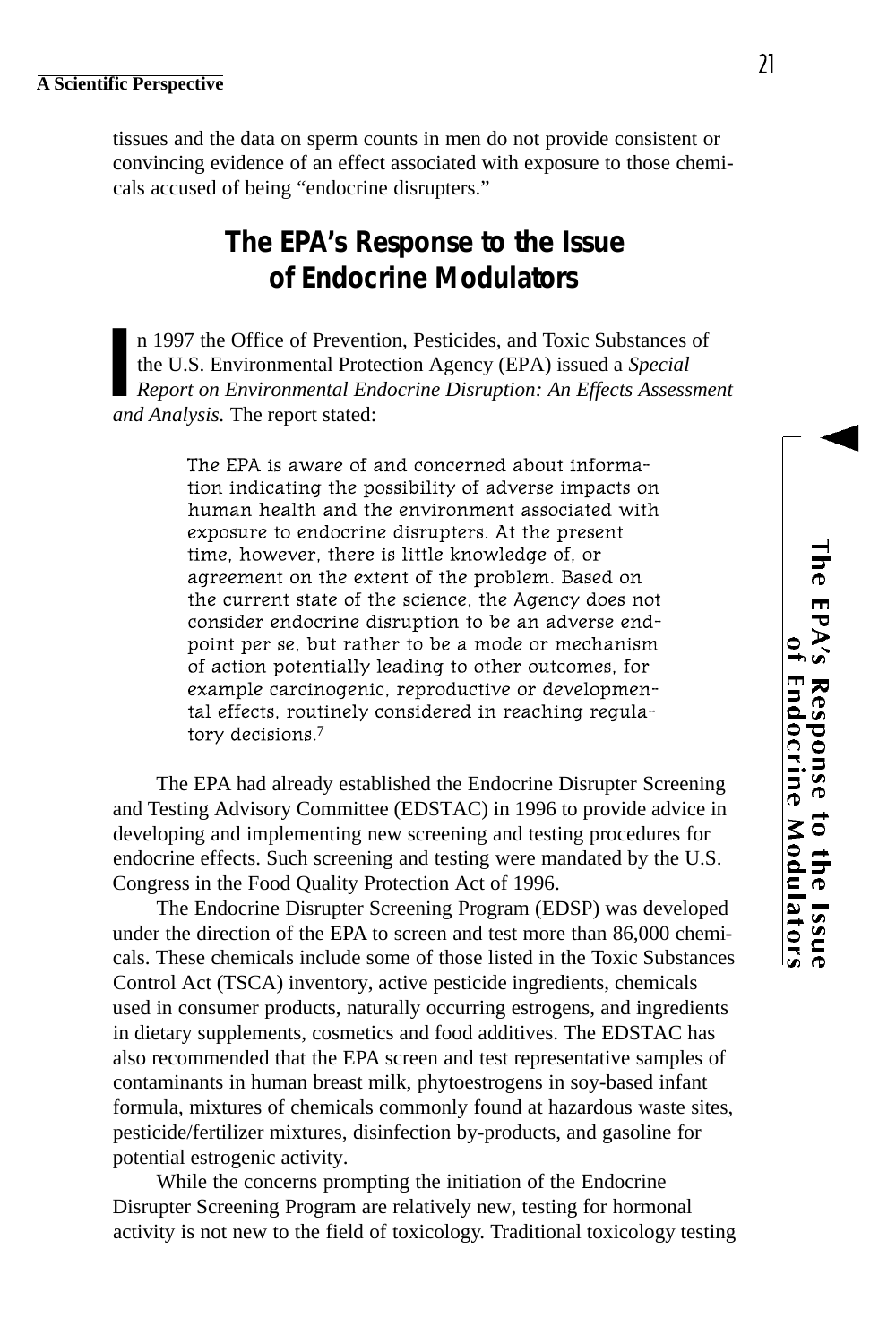detects adverse outcomes relating to the estrogen activity of given compounds.

The EPA's revised testing guidelines for reproductive and developmental effects of toxic substances and pesticides address potential endocrine effects.78,79 The EPA has altered some of its risk-assessment guidelines to account for potential effects of endocrine modulation.80,81,82 Thus, regulatory mechanisms in addition to EDSP are already in place to assess the potential hormonal activity of a substance.

The EDSP process involves the expensive testing of thousands of chemicals. The aims of the EDSP are to determine whether health risks may exist due to "endocrine-active" chemicals and, if it is established that such risks do exist, to ascertain which chemicals, substances, or mixtures are harmful. The role of the EDSP in human health risk assessment should be clearly understood, however.

The screening program administered through the EDSP is a potential hazard–identification step. It is not a human health risk assessment. The EDSP is designed to identify substances with some degree of endocrinemodulating activity. It is not designed to assess whether those substances pose a risk to human health, because the EDSP testing program does not measure human exposure to the substances. Unfortunately, a probable result of the EDSP is that any substance or chemical shown to be "positive" through the various tests administered under the EDSP will be labeled an "endocrine-active substance" and assumed to pose a danger, either to humans or to other organisms. Policymakers must therefore be made aware of the limited utility of the EDSP as they develop public policies relating to endocrine modulators.

# **Conclusion**

Conclusion

**B** eyond the unique case of DES (formerly used as a drug at high dose during pregnancy), epidemiological data fail to support an association between exposure to environmental endocrine modulators and adverse effects in hu eyond the unique case of DES (formerly used as a drug at high doses during pregnancy), epidemiological data fail to support an association between exposure to environmental endocrine modulators and pounds, and other environmental contaminants have been targeted as "endocrine disrupters" in humans, harmful effects have not been consistently observed. Nor, for that matter, have confounding variables been adequately addressed.

Before a causal relationship can be inferred, there must be biological plausibility, a known mechanism of action, and supporting evidence. But, quite simply, studies have not demonstrated that ambient low level exposures to environmental chemicals result in adverse health effects, either in wildlife or in humans.

Policies to protect ecosystems and policies to protect human health must be based on sound science and defensible data. Premature use of testing results or anecdotal case reports that ignore scientific principles may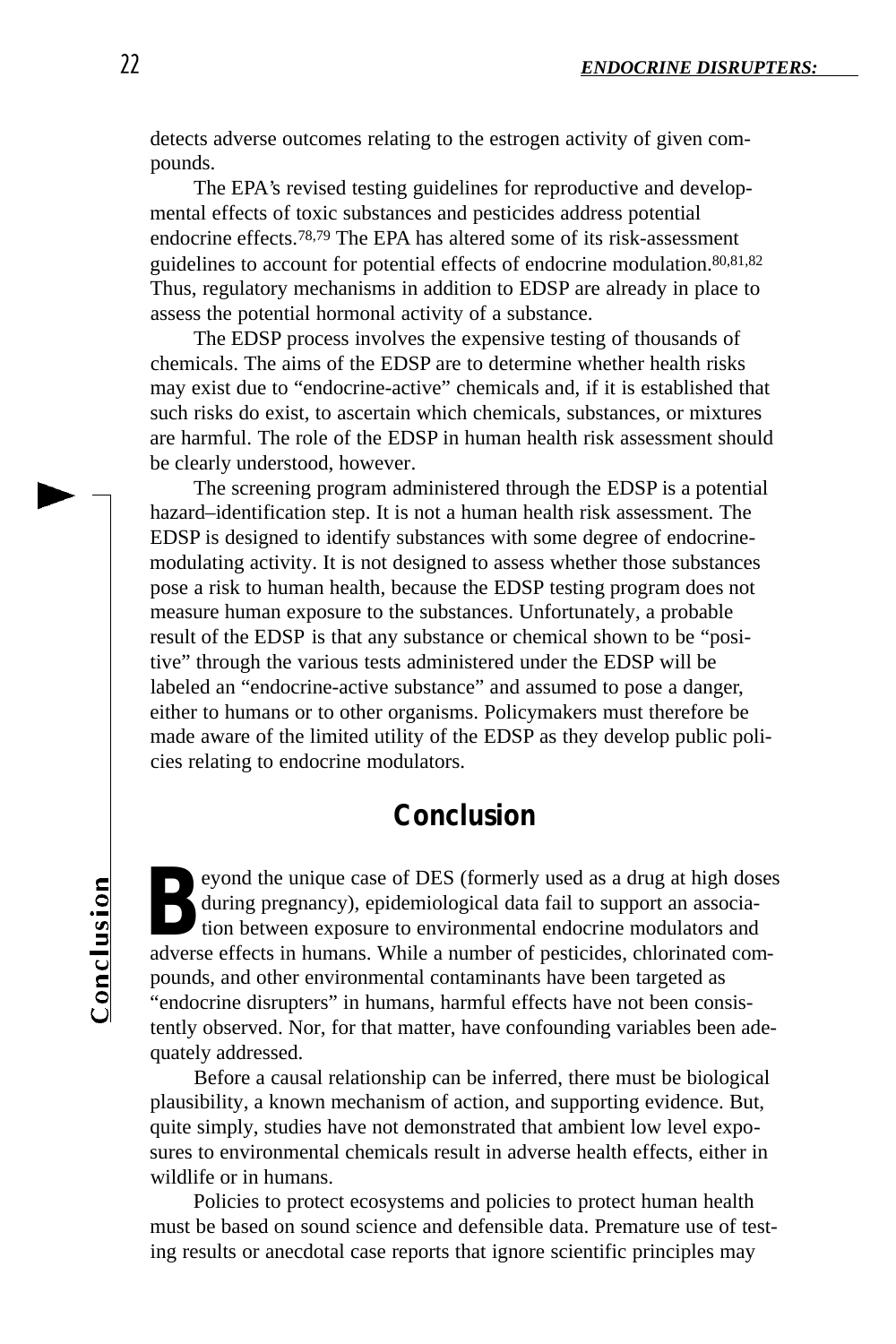lead policymakers to make decisions that satisfy the public's anxieties but that fail to address the major factors that potentially affect both wildlife and human populations.

To focus a disproportionate amount of our attention—and a disproportionate share of our often-scarce public health resources—on endocrine modulators, particularly to the exclusion of other potential hazards, does not best serve the public health needs of the United States. Rather, we would do well to remember these words from John Graham, the director of the Harvard Center for Risk Analysis: "Phantom risks and real risks compete not only for our resources but also for our attention. It's a shame when a mother is worried about toxic chemicals and yet her kids are running around unvaccinated and without bicycle helmets."<sup>83</sup>

# **References**

- 1. Erice. Statement from the work session on environmental endocrinedisrupting chemicals: neural, endocrine, and behavioral effects. *Toxicol Indust Health.* 1998;14:1–8.
- 2. EHP. Statement from the work session on chemically-induced alterations in the developing immune system: the wildlife/human connection. *Environ Health Perspect.* 1996;104:807–808.
- 3. Guillette LJ Jr., Gross TS, Masson GR, Matter JM, Percival HF, Woodward AR. Developmental abnormalities of the gonad and abnormal sex hormone concentrations in juvenile alligators from contaminated and control lakes in Florida. *Env Health Perspect.* 1994;102:680–688.
- 4. Carlsen E, Giwercman A, Keiding N, Skakkebaek NE. Evidence for decreasing quality of semen during the last 50 years. *Brit Med J*. 1992;305:609–613.
- 5. Sharpe RM, Skakkebaek NE. Are œstrogens involved in falling sperm counts and disorders of the male reproductive tract? *Lancet*. 1993;341:1992.
- 6. Arnold SF, Klotz DM, Collins BM, Vonier PM, Guillette LJ Jr, McLachlan JA. Synergistic activation of estrogen receptor with combinations of environmental chemicals. *Science.* 1996;272:1489–1492.
- 7. Environmental Protection Agency. *Special Report on Environmental Endocrine Disruption: An Effects Assessment and Analysis*. 1997;EPA/630/R-96/012.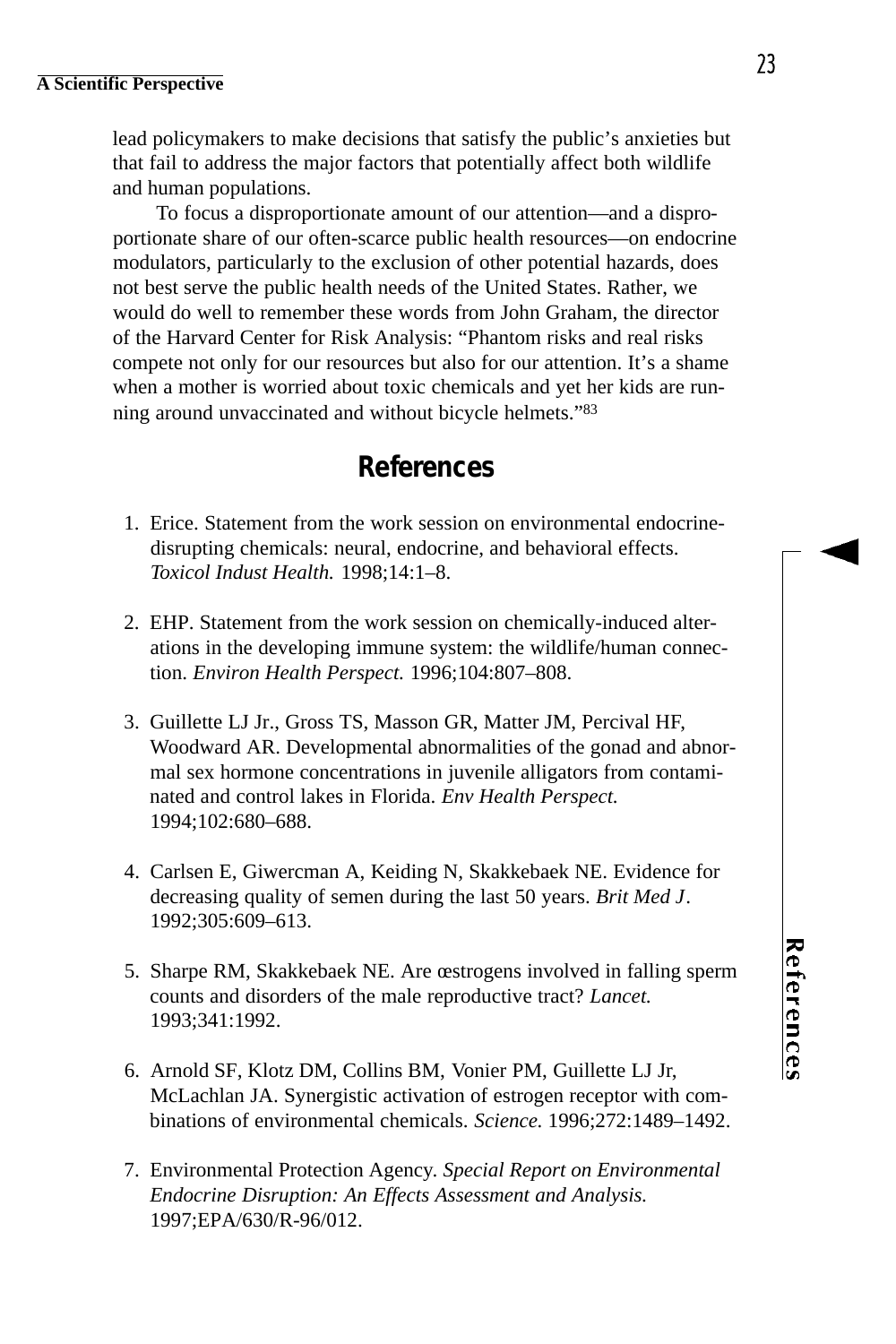- 8. Arcand-Hoy LD, Nimrod AC, Benson WH. Endocrine-modulating substances in the environment: Estrogenic effects of pharmaceutical products. *Int J Toxicol.* 1998;17:139–158.
- 9. Desbrow C, Routledge EJ, Brighty GC, Sumpter JP, Waldock M. Identification of estrogenic chemicals in STW effluent. 1. Chemical fractionation and in vitro biological screening. *Environ Sci Technol*. 1998;32:1549–1565.
- 10. Safe SH. Environmental and dietary estrogens and human health—Is there a problem? *Environ Health Perspect.* 1995;103:346.
- 11. Barnes S, Peterson G, Grubbs C, Setchell K. Potential role of dietary isoflavones in the prevention of cancer. In: Jacobs, MM, ed. *Diet and Cancer: Markers, Prevention and Treatment*. New York: Plenum Press; 1994:135.
- 12. Barrett J. Phytoestrogens: friends or foes? *Environ Health Perspect.* 1996;104:478.
- 13. Hu J, Liu Y, Yu Y, Zao T, Liu S. Diet and cancer of the colon and rectum: a case-control study in China. *Int J Epidemiol.* 1991;20:362–367.
- 14. Kurzer MS, Xu X. Dietary phytoestrogens. *Ann Rev Nutr.* 1997;17:353–381.
- 15. Messina MJ, Persky V, Setchell KDR, Barnes S. Soy intake and cancer risk: a review of the *in vitro* and *in vivo* data. *Nutr Cancer.* 1994;21:113–131.
- 16. Murkies A. Phytoestrogens—what is the current knowledge? *Aust Fam Physician.* 1998;27:47–51.
- 17. Murkies AL, Wilcox G, Davis SR. Phytoestrogens. *J Clin Endocrin Metab.* 1998;83:297–303.
- 18. Waddell WJ. Epidemiological studies and effects of environmental estrogens. *Int J Toxicol.* 1998;17:173–191.
- 19. You WC, Blot WJ, Chang YS, Ershow AG, Yang ZT. Diet and high risk of stomach cancer in Shandong, China. *Cancer Res.* 1988;48:3518–3523.
- 20. Chapin RE, Stevens JT, Hughes CL, Kelce WR, Hess RA, Daston GP. Endocrine modulation of reproduction. *Fund Appl Toxicol*. 1996;29:1-17.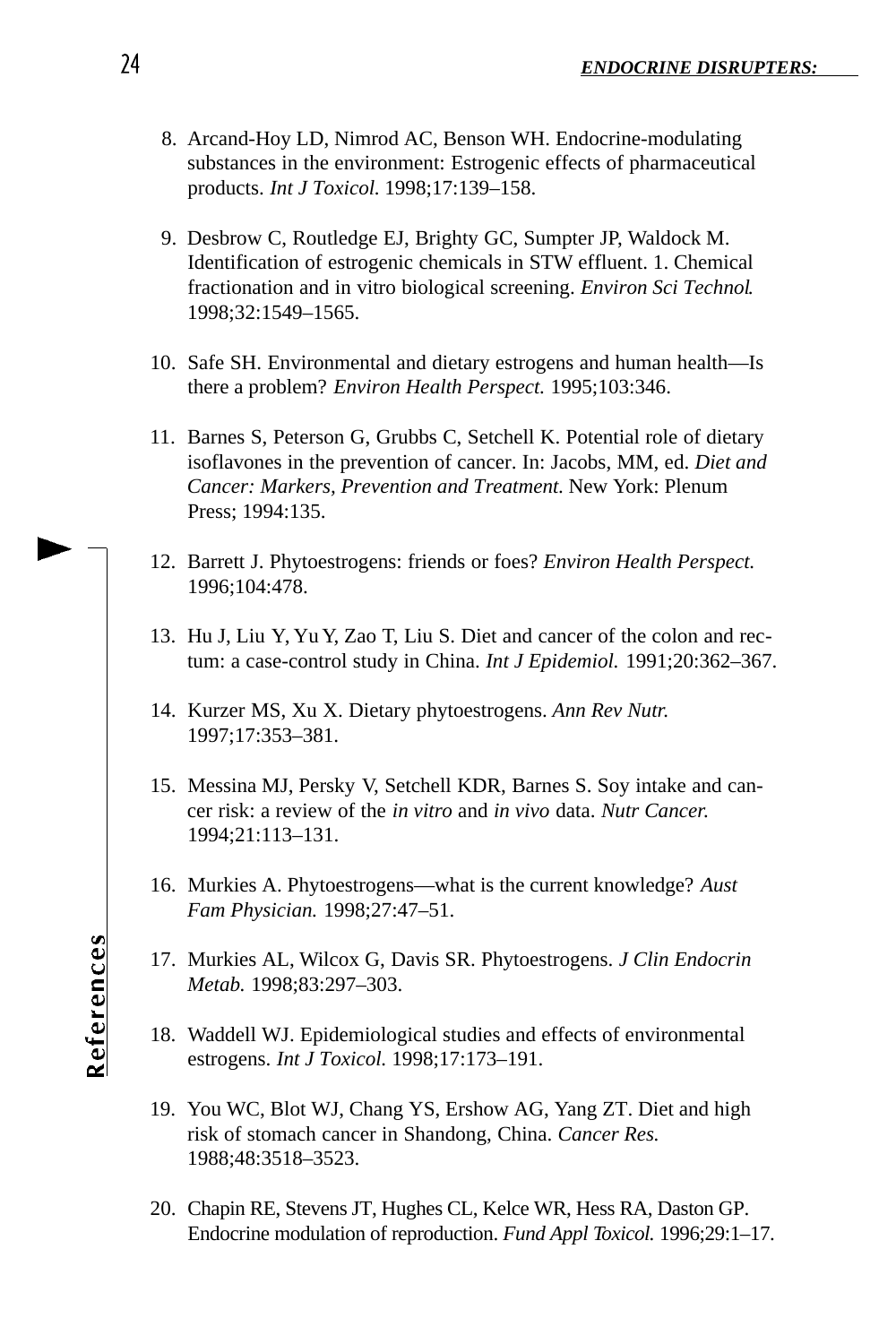- 21. Safe SH, Gaido KW. Phytoestrogens and anthropogenic estrogenic compounds. *Env Toxicol Chem*. 1998;17:119–126.
- 22. Safe SH. Dietary and environmental estrogens and antiestrogens and their possible role in human disease. *Environ Sci Pollut Res.* 1994;1:29–33.
- 23. Gaido KW, Leonard LS, Lovell S, et al. Evaluation of chemicals with endocrine modulating activity in a yeast-based steroid hormone receptor gene transcription assay. *Toxicol Appl Pharmacol.* 1997b;143:205–212.
- 24. Golden RJ, Noller KL, Titus-Ernstoff L, et al. *Crit Rev Toxicol.* 1998;28:109–227.
- 25. Gellert RJ. Uterotrophic activity of polychlorinated biphenyls and induction of precocious reproductive aging in neonatally treated female rats. *Environ Res.* 1978;16:123.
- 26. Sager DB, Giraud DM. Long-term effects on reproductive parameters in female rats after translactational exposure to PCBs. *Environ Res.* 1994;66:52.
- 27. Cooke PS, Zhao YD, Hansen LG. Neonatal polychlorinated biphenyl treatment increases adult testis size and sperm production in the rat. *Toxicol Appl Pharmacol.* 1996;136:112–117.
- 28. Biegel LB, Flaws JA, Hirshfield AN, et al. 90-day feeding and onegeneration reproduction study in Crl:CD BR rats with 17b-estradiol. *Tox Sciences.* 1998;44:116–142.
- 29. Cunny HC, Mayers BA, Rosica KA, Trutter JA, Van Miller JP. Subchronic toxicity (90-day) study with para-nonylphenol in rats. *Reg Pharmacol Toxicol*. 1998;26:107–115.
- 30. Ashby J, Lefevre PA, Odum J, Harris CA, Routledge EJ, Sumpter JP. Synergy between synthetic œstrogens? *Nature*. 1997;385:494.
- 31. Gaido KW, McDonnell DP, Korach KS, Safe SH. Estrogenic activity of chemical mixtures: Is there synergism. *CIIT Activities*. Vol. 17, No. 2, 1997a.
- 32. Ramamoorthy K, Wang F, Chen IC, et al. Estrogenic activity of a dieldrin/toxaphene mixture in the mouse uterus, MCF-7 human breast cancer cells, and yeast-based estrogen receptor assays: no apparent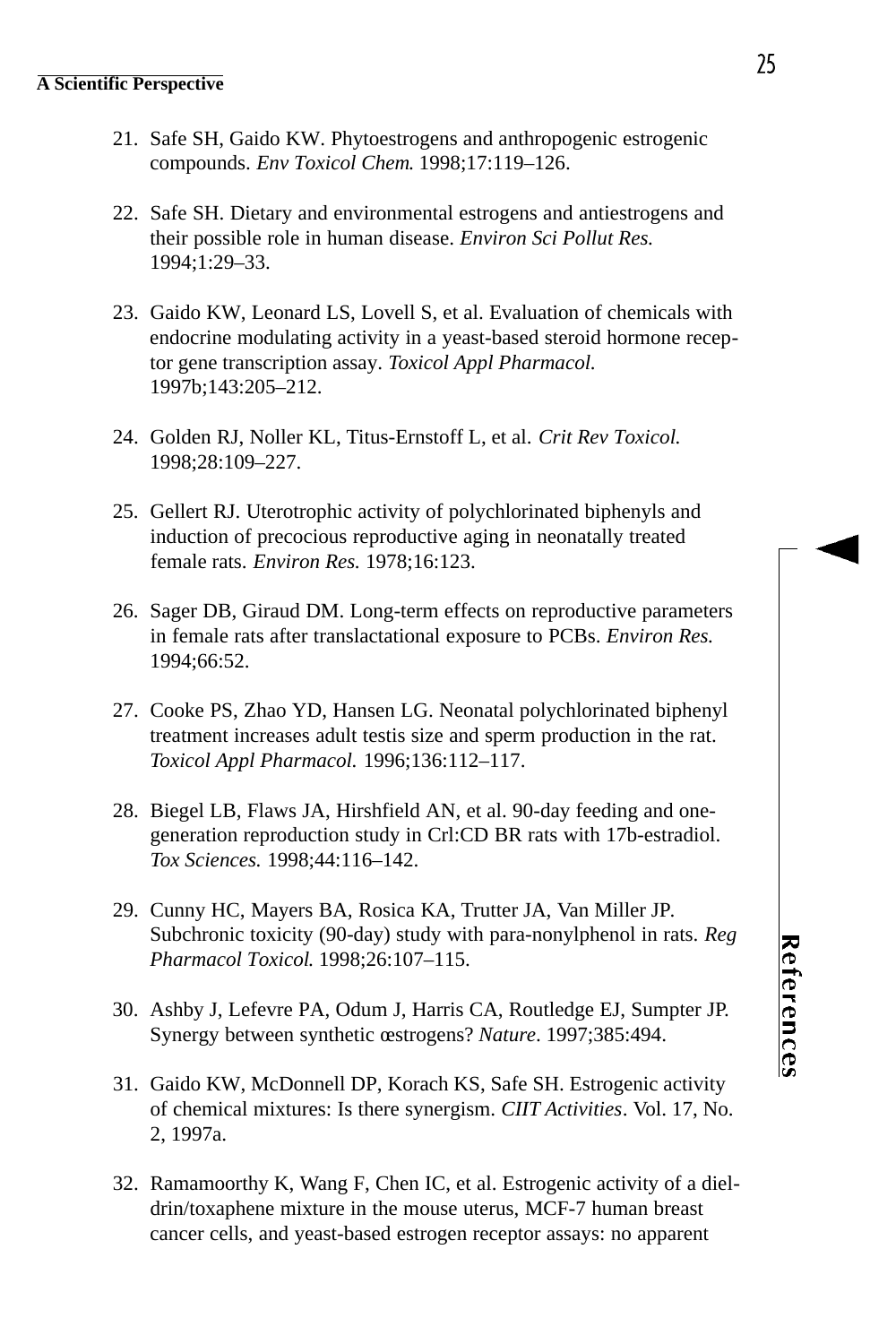synergism. *Endocrinology*. 1997a;138:1520–1527.

- 33. Ramamoorthy K, Wang F, Chen IC, et al. Potency of combined estrogenic pesticides. *Science*. 1997b;275:405–406.
- 34. Weise TE, Lambright CR, Kelce WR. Lack of synergistic estrogen effects of dieldrin and endosulfan mixtures on MCF-7 and MVLN cells. *Fundam Appl Toxicol.* 1997;36:294.
- 35. McLachlan JA. *Science* 1997;277(5325):462–463.
- 36. Heinz GH, Percival HF, Jennings ML. Contaminants in American alligator eggs from Lakes Apopka, Griffin, and Okeechobee, Florida. *Environ Monit Assess.* 1991;16:277–285.
- 37. Fox GA. Epidemiological and pathobiological evidence of contaminant-induced alterations in sexual development in free-living wildlife. In Colborn T, Clement, C, eds. *Chemically-Induced Alterations in Sexual and Functional Development: The Wildlife/Human Connection*. Princeton, NJ: Princeton Scientific Publishing Co., Inc. 1992;147–158.
- 38. Giesy JP, Newsted JD. Relationship between chlorinated hydrocarbon concentrations and rearing mortality of Chinook salmon (*Onchorhynchus tshawytscha*) eggs from Lake Michigan. *J Great Lakes Res.* 1986;12:82–98.
- 39. Giesy JP, Ludwig JP, Tillitt DE. Deformities in birds of the Great Lakes region: assigning causality. *Environ Sci Technol.* 1994;28:128A–135A.
- 40. Hornshaw TC, Aulerich RJ, Johnson HE. Feeding Great Lakes fish to mink: effects on mink and accumulation and elimination of PCBs by mink. *J Toxicol Environ Health.* 1983;11:933–946.
- 41. Nimi AJ. Biological and toxicological effects of environmental contaminants in fish and their eggs. *Can J Fish Aquat Sci.* 1983;40:306–312.
- 42. Wilford WA, Bergstedt RA, Berlin WH, et al. Chlorinated hydrocarbons as a factor in the reproduction and survival of lake trout (*Salvelinus namaycush*) in Lake Michigan. U.S. Dept. of the Interior. U.S. Fish and Wildlife Service. 1981; Tech. Paper No. 105.
- 43. Peakall DP, Fox G. Toxicological investigations of pollutant-related effects in Great Lakes gulls. *Environ Health Perspect*. 1987;71:187-193.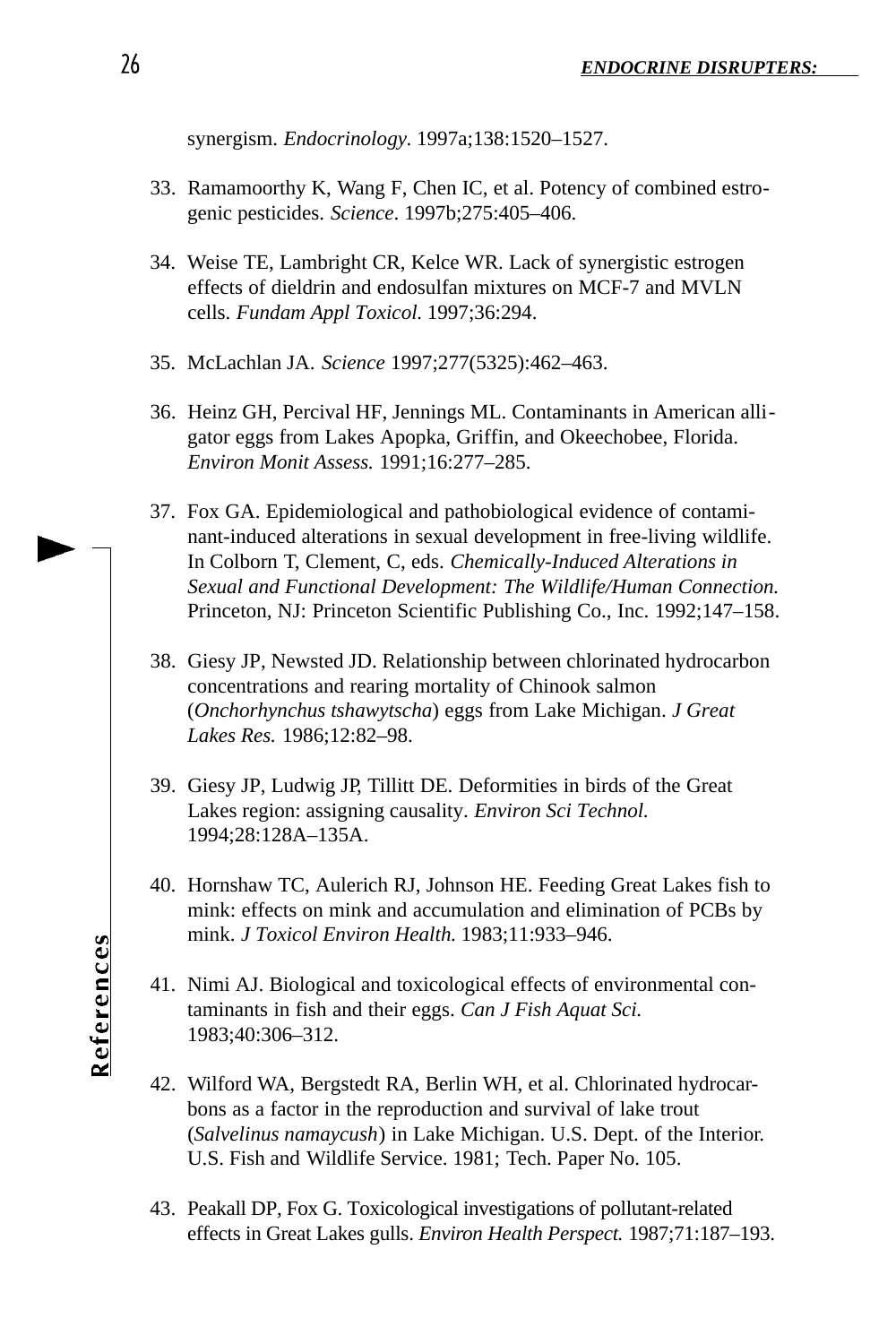- 44. Gilbertson M, Kubiak T, Ludwig J, Fox G. Great Lakes embryo mortality, edema and deformities syndrome (GLEMEDS) in colonial fisheating birds: similarity to chick edema disease. *J Toxicol Env Health.* 1991;33:455–520.
- 45. Daston GP, Gooch JW, Breslin WJ, et al. Environmental estrogens and reproductive health: A discussion of the human and environmental data. *Reprod Toxicol.* 1997;11:465–481.
- 46. Solomon KR. Endocrine-modulating substances in the environment: The wildlife connection. *Int J Toxicol.* 1998;17:159–172.
- 47. International Joint Commission. International Joint Commission Great Lakes Science Advisory Board's Workgroup on Ecosystem Health. Workshop on Environmental Results: Monitoring and Trends of Effects Caused by Persistent Toxic Substances, 1996.
- 48. SOLEC. State of the Great Lakes. Environment Canada/U.S. Environmental Protection Agency, 1995.
- 49. Health Canada. State of Knowledge Report on Environmental Contaminants and Human Health in the Great Lakes Basin, 1997.
- 50. Purdom CE, Hardiman PA, Bye VJ, Eno NC, Tyler CR, Sumpter JP. Estrogenic effects of effluents from sewage treatment works. *Chem Ecol.* 1994;8:275–285.
- 51. Matthiesen P, Desbrow C, Saldock M, et al. The identification of compounds causing endocrine disruption in fish in UK rivers. SETAC Meeting Abstract, Washington, DC. November, 1996.
- 52. Bortone SA, Davis WP. Fish intersexuality as indicator of environmental stress. *BioScience.* 1994;44:165–172.
- 53. Larsson A, Andersson T, Forlin L, Hardig J. Physiological disturbances in fish exposed to bleached kraft mill effluents. *Water Sci Technol.* 1988;20:67–76.
- 54. Munkittrick KR, McMaster ME, Port CB, Van der Kraak GJ, Smith IR, Dixon DG. Changes in maturity, plasma sex steroid levels, hepatic mixed function oxidase activity, and the presence of external lesions in lake whitefish (*Coregonus clupeaformis*) exposed to bleached kraft mill effluent. *Can J Fish Aquat Sci.* 1992;49:1560–1569.
- 55. Van der Kraak GJ, Munkittrick KR, McMaster ME, Portt CB, Chang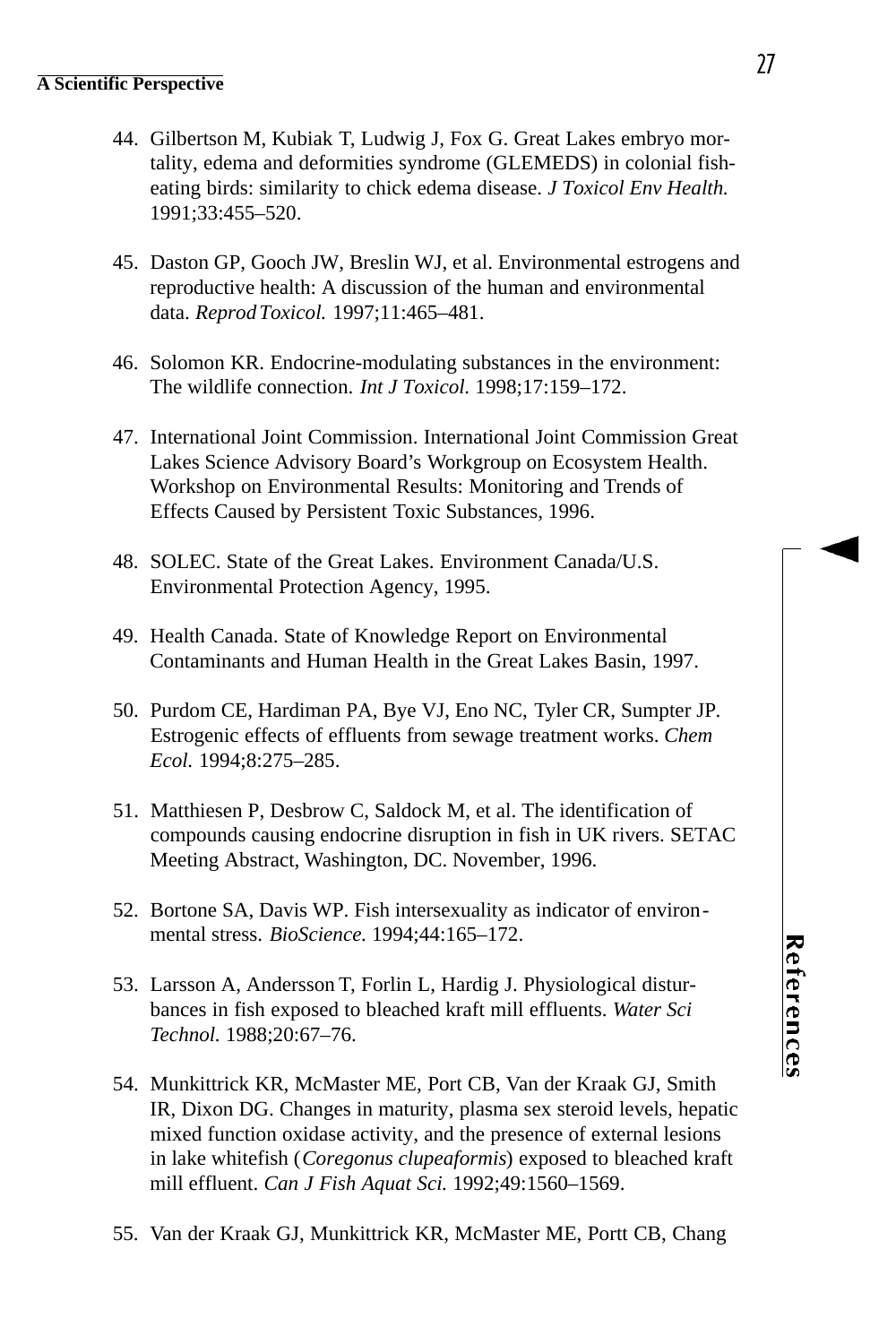J. Exposure to bleached kraft pulp mill effluent disrupts the pituitarygonadal axis of White Sucker at multiple sites. *Toxicol Appl Pharmacol.* 1992;115:224–233.

- 56. Munkittrick KR, Van der Kraak GJ, McMaster ME, Portt CB, Van den Heuval MR, Servos MR. Survey of receiving-water environmental impacts associated with discharges from pulp mills. 2. Gonad size, liver size, hepatic EROD activity, and plasma sex steroid levels in White Sucker*. Environ Toxicol Chem.* 1994;13:1089–1101.
- 57. Robinson RD, Carey JH, Solomon KR, Smith IR, Servos MR, Munkittrick KR. Survey of receiving water environmental impacts associated with discharge from pulp mills. I. Mill characteristics, receiving water chemical profiles and laboratory toxicity tests. *Environ Toxicol Chem.* 1994;13:1075–1088.
- 58. Gill WB, Schumacher FB, Bibbo M, Straus FH, Schoenberg HW. Association of diethylstilbesterol exposure *in utero* with cryptorchidism, testicular hypoplasia and semen abnormalities. *J Urol.* 1979;122:36–39.
- 59. Giusti RM, Iqamoto K, Hatch EE. Diethylstilbestrol revisited: A review of the long-term health effects. *Ann Intern Med.* 1995;122:778.
- 60. Herbst A, Ulfelder H, Poskanzer DC. Adenocarcinoma of the vagina. Association of maternal stilbesterol therapy with tumor appearance in young women. *N Engl J Med. 1971;284:878–881.*
- 61. Whitehead ED, Leiter E. Genital abnormalities and abnormal semen analysis in male patients exposed to diethylstilbestrol *in utero*. *J Urol.* 1981;125:47.
- 62. Fisch H, Goluboff ET. Geographic variations in sperm counts: a potential cause of bias in studies of semen quality*. Fertil Steril.* 1996;65:1044–1046.
- 63. Fisch H, Goluboff ET, Olson JH, Feldshuh J, Broder SJ, Barad DH. Semen analyses in 1283 men from the United States over a 25-year period: no decline in quality. *Fertil Steril.* 1996;65:1009–1014.
- 64. Paulsen CA, Berman NG, Wang C. Data from men in greater Seattle area reveals no downward trend in semen quality: further evidence that deterioration of semen quality is not geographically uniform. *Fertil Steril.* 1996;65:1015–1020.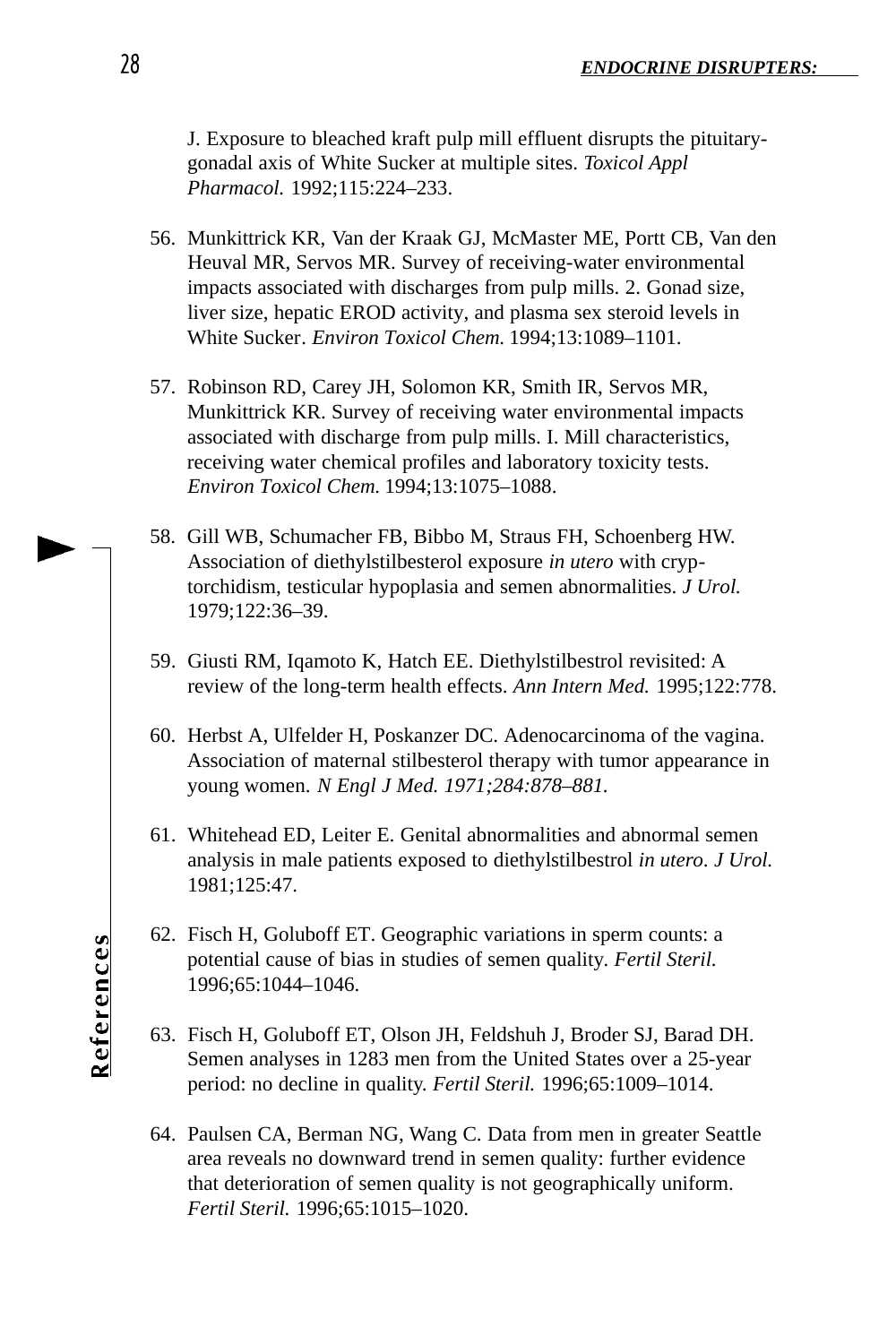- 65. Rasmussen PE, Erb K, Westergaard LG, Laursen SB. No evidence for decreasing semen quality in four birth cohorts of 1,055 Danish men born between 1950 and 1970. *Fertil Steril.* 1997;68:1059–1064.
- 66. Falck F Jr, Ricci A Jr, Wolff MS, Godbold J, Deckers P. Pesticides and polychlorinated biphenyl residues in human breast lipids and their relation to breast cancer. *Arch Environ Health.* 1992;47:143–146.
- 67. Wolff MS, Toniolo PG, Lee EW, Rivera M, Dubin N. Blood levels of organochlorine residues and risk of breast cancer. *JNCI.* 1993;85:648–652.
- 68. Krieger N, Wolff MS, Hiatt RA, Rivera M, Vogelman J, Orentreich N. Breast cancer and serum organochlorines: a prospective study among white, black, and Asian women. *JNCI.* 1994;86:589–599.
- 69. Higginson J. DDT, epidemiological evidence. *IARC Scientific Publications.* 1985;65:107–117.
- 70. Ahlborg UG, Lipwirth L, Titusernstoff L, et al. Organochlorine compounds in relation to breast cancer, endometrial cancer, and endometriosis: as assessment of the biological and epidemiological evidence. *Crit Rev Toxicol.* 1995;25:463–531.
- 71. Hunter DJ, Hankinson SE, Laden F, et al. Plasma organochlorine levels and the risk of breast cancer. *N Engl J Med.* 1997;337:1253–1258.
- 72. Miller BA, Ries LAG, Hankey BF, et al., eds. Surveillance Epidemiology and End Results. *SEER Cancer Statistics Review: 1973–1990.* NIH Publication Number 93-2789. Bethesda, MD: National Cancer Institute, National Institutes of Health; 1993.
- 73. Swerdlow AJ. The epidemiology of testicular cancer. *Eur Urol Suppl.* 1993;23:35.
- 74. Kosary CL, Ries LAG, Miller BA, Hankey BF, Harras A, Edwards BK, eds. *SEER Cancer Statistics Review, 1973–1992: Tables and Graphs, National Cancer Institute.* NIH Publication Number 96-2789. Bethesda, MD: National Cancer Institute, National Institutes of Health; 1995.
- 75. American Cancer Society. Cancer Facts & Figures–1999. American Cancer Society; 1999.
- 76. Nomura AMY, Kalonel LN. Prostate cancer. A current perspective.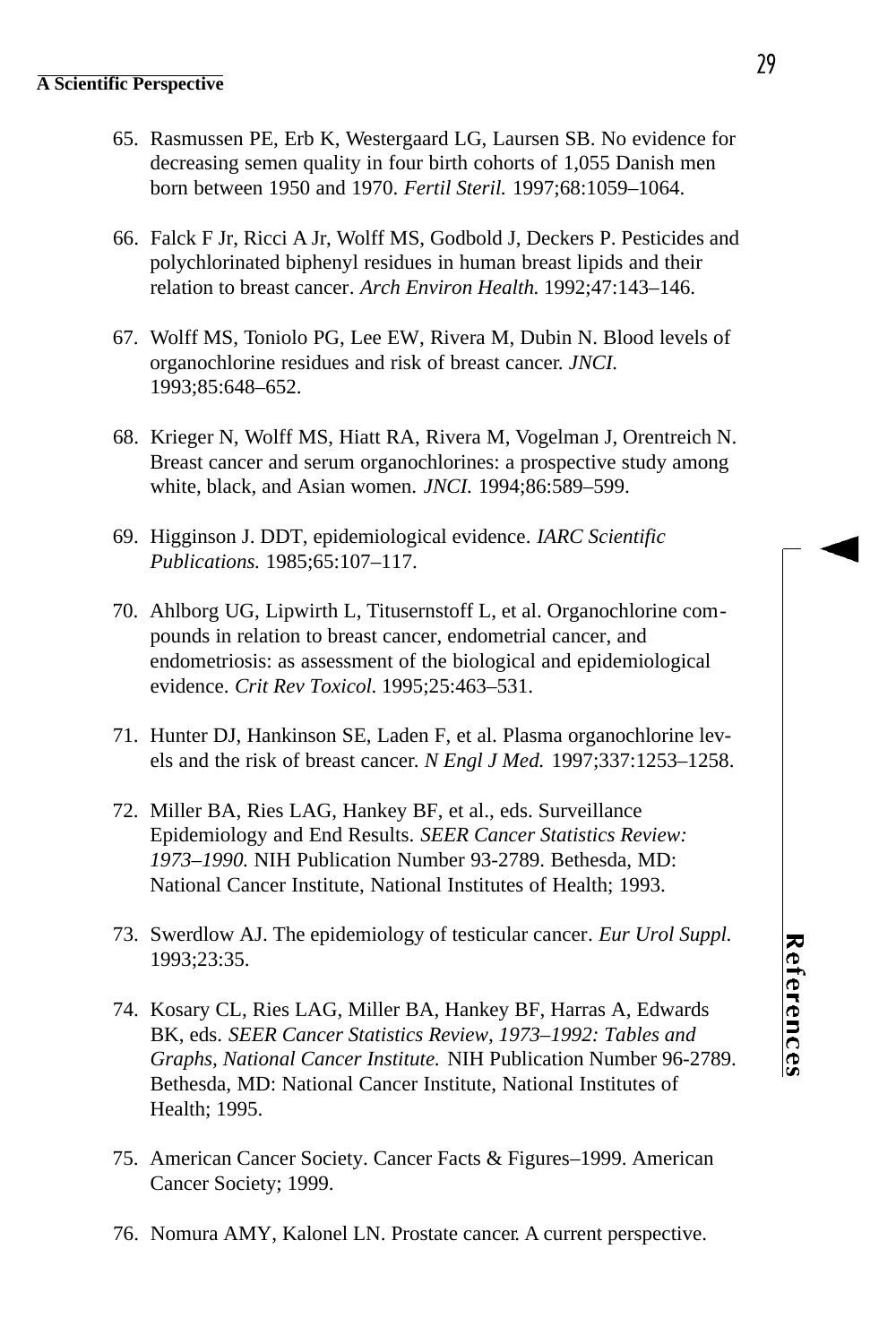*Epidemiol Rev.* 1991;13:200–227.

- 77. Potosky AL, Miller BA, Albertsen PC, Kramer BS. The role of increasing detection in the rising incidence of prostate cancer. *JAMA*. 1995;273:548–552.
- 78. Environmental Protection Agency. Health Effects Test Guidelines; Preliminary Developmental Toxicity Screen. OPPTS870.3500 (40 CFR 798.4420). Washington, DC Office of Pollution Prevention Pesticides and Toxic Substances, 1996a.
- 79. Environmental Protection Agency. Health Effects Test Guidelines; Reproduction and Fertility Effects. OPTS870.3800 (40 CFR 791.4700). Washington, DC Office of Pollution Prevention Pesticides and Toxic Substances, 1996b.
- 80. Environmental Protection Agency. Guidelines for neurotoxicity toxicity risk assessment. *Fed Reg.* 1995;60:52032–52056.
- 81. Environmental Protection Agency. Proposed guidelines for carcinogen risk assessment. *Fed Reg.* 1996c;61:17959–18011.
- 82. Environmental Protection Agency. Guidelines for reproductive toxicity risk assessment. *Fed Reg.* 1996d;61:56271–56322.
- 83. Not So Fertile Ground. *Time*; September 19, 1994.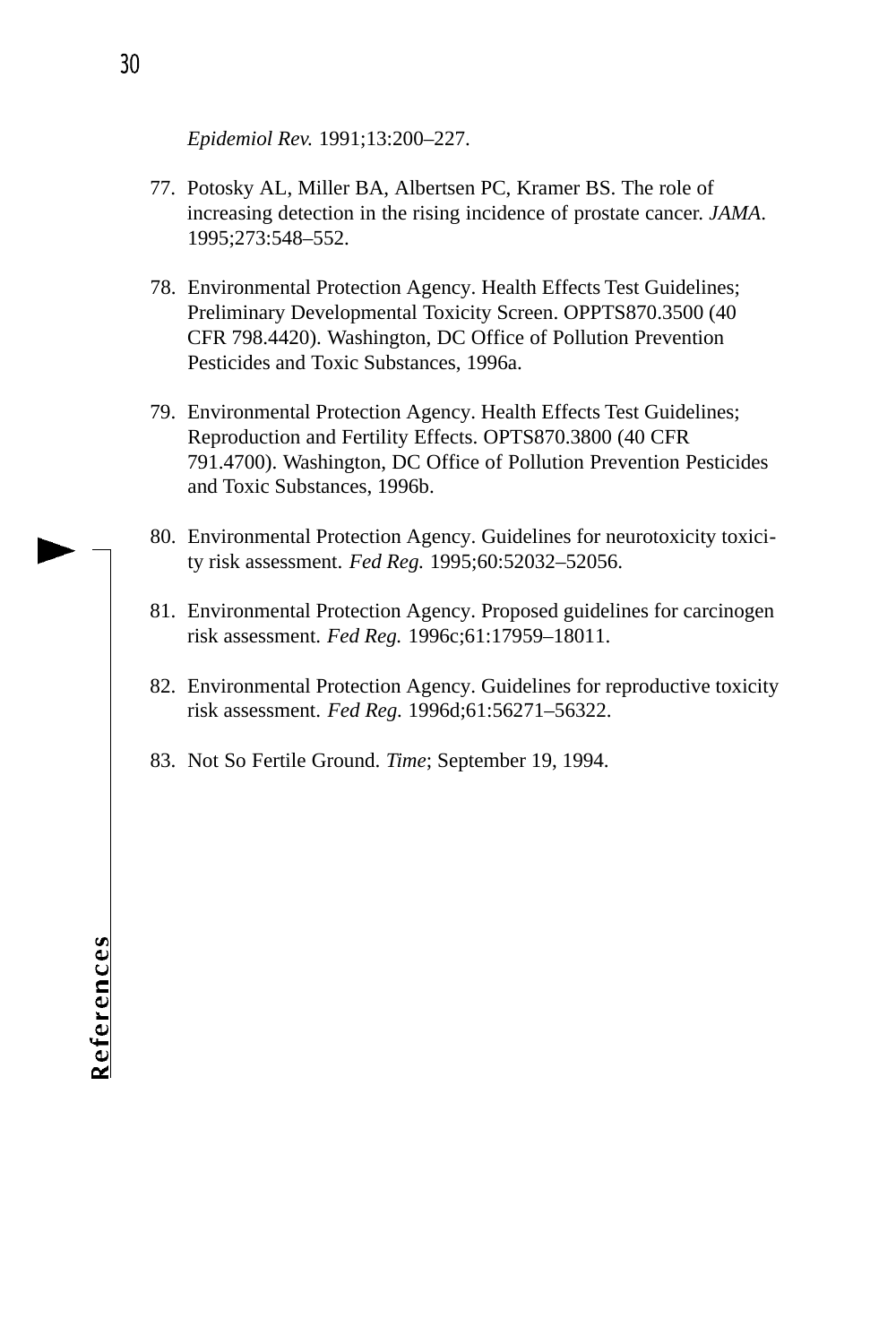.<br>A C S H E X E C U T I V E S T A F F

**Elizabeth M. Whelan, Sc.D., M.P.H.** *President* A C S H B O A R D O F D I R E C T O R S

A. Alan Moghissi, Ph.D Chairman of the Board, ACSH **Institute for Regulatory Science** 

**No rman E. Borlaug, Ph.D.**  *Texas A&M Un i ve r s i t y*

Taiwo K. Danmola, C.P.A. *Arthur Andersen LLP*

**F. J. Francis, Ph.D.**  *University of Massachusetts* 

**Julie A. Albrecht, Ph . D .** *U. of Nehraska, Lincoln* 

Roslyn B. Alfin-Slater, Ph.D. *U C LA*

Thomas S. Allems, M.D., M.P.H. *San Francisco* CA

**Richard G. Allison, Ph.D.** *American Institute of Nutrition (FA S E B )*

John B. Allred, Ph.D. *Ohio State University* 

**Philip R. Alper, M.D.** *U. of California, San Francisco* 

**Dennis T. Avery Hudson** Institute

Robert S. Baratz, D.D.S., Ph.D., M.D. *Boston Un i versity School of Me d i c i n e*

Stephen Barrett, M.D. *Al l e n t own, PA*

**Walter S. Barrows Sr., Ph.D.** *Carpinteria, CA*

**Thomas G. Baumgartner, M.Ed., Pharm D** *Un i versity of Florida, Ga i n e s v i l l e*

**Blaine L. Blad, Ph.D.** *University of Nebraska* 

**Hinrich L. Bohn, Ph.D.** *University of Arizona* 

**Ben Wilsman Bolch, Ph.D.** *Nashville, T N*

**J. F. Borzelleca, Ph.D.** *Medical College of Virginia* 

**Michael K. Botts, Esq.** *Ne vada, IA* Michael B. Bracken, Ph.D., M.P.H.

*Yale Un i ve r s i t y*

George A. Bray, M.D. **Pennington Biomedical Research Center** 

**Allan Brett, M.D.** *University of South Carolina* **C h ristine M. Bruhn, Ph . D .**

*Center for Consumer Research* Gale A. Buchanan, Ph.D.

*University of Georgia* **Edward E. Burns, Ph.D.** 

*Texas A&M University* Francis F. Busta, Ph.D.

*University of Minnesota* 

Earl L. Butz, Ph.D. *Purdue University* 

**William G. Cahan, M.D.** *Memorial Sloan-Kettering Cancer Center* 

**Elwood F. Caldwell, Ph.D., M.B.A.** *University of Minnesota* 

**Barbara N. Campaigne, Ph.D. American College of Sports Medicine** 

Zerle L. Carpenter, Ph.D.<br>*Texas A&M University System* 

A C S H B O A R D O F S C I E N T I F I C A N D P O L I C Y A D V I S O R S **C. Jelleff Carr, Ph.D.** *Columbia, MD* **Robert G. Cassens, Ph.D.** *<i>University of Wisconsin* **James J. Cerda, M.D.** *<u>University of Florida</u>* **Bruce M. Chassy, Ph.D.**  $University of Illinois$ **Dale J. Chodos, M.D.** *Kalamazoo*, MI **Emil William Chynn, M.D.**

**Raymond Gambino, M.D. Quest Diagnostics Incorporated Jerald L. Hill, Esq.**  *Appellate Advantag* **Roger P. Maickel, Ph.D.**  *Purdue University* Henry I. Miller, M.D. *Ho over Institution* 

*Manhattan Eye and Ear Infirmary* Walter L. Clark, Ph.D. *Chapman University* 

Dean O. Cliver, Ph.D. *University of California*. Davis **F. M. Clydesdale, Ph . D .**

*University of Massachusetts* Donald G. Cochran, Ph.D. *Hampstead, NC* W. Ronnie Coffman, Ph.D.

*C o rnell Un i ve r s i t y* Bernard L. Cohen, D.Sc. *University of Pittsburgh* 

Neville Colman, M.D., Ph.D. **St. Luke's Roosevelt Hospital Center Gerald F. Combs, Jr., Ph . D .**

*<i>Cornell University* **Michael D. Corbett, Ph.D.** 

*Omaha, NE* **Eliot Corday, M.D.** *Ce d a r s - Sinai Medical Ce n t e r* **Roger A. Coulombe, Ph . D .**

*Utah State Un i ve r s i t y* **H. Russell Cross, Ph.D.** *Texas A&M University* 

**Charles R. Curtis, Ph D.** *Ohio State University* **Ilene R. Danse, M.D.**

*Envimmed Health Services* Ernst M. Davis, Ph.D.

*U. of Texas at Houston* Harry G. Day, Sc.D. *Indiana University* 

**Je rome J. DeCosse, M.D.** *N.Y. Hospital-Cornell Medical Center* 

**Thomas R. DeGregori, Ph.D.** *University of Houstd* **Robert M. Devlin, Ph.D.** *University of Massachusetts* 

**Seymour Diamond, M.D.** *Diamond Headache Clinic* **Donald C. Dickson, M.S.**

Gilbert, AZ **John Diebold The Diebold Institute for Public Policy** *Studies* 

**Kary D. Presten** *U.S. Trust Co.* **R . T. Ravenholt, M.D., M.P.H.**  *Population Health Imperatives* 

**Albert G. Nickel** Lyons Lavey Nickel Swift, Inc.

Fredrick J. Stare, M.D., Ph.D. *Harvard School of Public Health* 

**Ralph E. Dittman, M.D., M.P.H.** 

*Houston, TX* **John. E. Dodes, D.D.S.** *National Council Against Health Fra u d* **John Doull, Ph.D., M.D.** *<i>University of Kansas* **Theron W. Downes, Ph.D.** *Michigan State University* Adam Drewnowski, Ph.D. *University of Washington* **Michael A. Dubick, Ph.D.** *U.S. Army Institute of*<br>Surgical Research Edward R. Duffie Jr., M.D. *Sa vannah, GA* **James R. Dunn, Ph.D.** *Averill Park, NY* **Robert L. DuPont, M.D.** *DuPont Associates, P.A.* Henry A. Dymsza, Ph.D. *University of Rhode Island* Michael W. Easley, D.D.S., M.P.H. *State University of New York* **Michael P. Elston, M.D., M.S. Rapid City Regional Hospital** James E. Enstrom, Ph.D., M.P.H.

 $UCIA$ 

Myron E. Essex, D.V.M., Ph.D. *Harvard School of Public Health* Terry D. Etherton, Ph.D. Pennsylvania State University Daniel F. Farkas, Ph.D. **Oregon State University Richard S. Fawcett, Ph.D.** *Huxley*, *IA* John B. Fenger, M.D. *Phoenix, AZ* **Owen R. Fennema, Ph.D.** *University of Wisconsin* **Madelon Lubin Finkel, Ph.D.** *Cornell University* Jack C. Fisher, M.D. *U. of California, San Diego* **Kenneth D. Fisher. Ph.D.** *Commission on Dietary Supplement Labels* Leonard T. Flynn, Ph.D., M.B.A. *Morganville, NJ*

William H. Foege, M.D., M.P.H. *Emory University* Ralph W. Fogleman, D.V.M.<br>*Upper Black Eddy, PA* **E.M. Foster. Ph.D.** *<u>I</u> Iniversity of Wisconsin</u>* Glenn Froning, Ph.D. *U. of Nebraska, Lincoln* **A rthur Furst, Ph.D., Sc.D.** *University of San Francisco* 

LaNelle E. Geddes, Ph.D., R.N.

**K. H. Ginzel, M.D.** *University of Arizona* 

**William Paul Glezen, M.D.** 

Jay Alexander Gold, M.D., J.D., M.P.H.<br>*Medical College of Wisconsin* 

**Roger E. Gold, Ph.D.** *Texas A&M University* 

**Ronald E. Gots, M.D., Ph.D.**<br>*International Center for International Center for<br>Toxicology and Medicine* 

**Michael Gough, Ph.D.** *Cato Institute* 

*Duke I hiversity* 

*Harvard Center for Risk Analysis* 

*Midnigan State University* 

**William W. Greaves, M.D., M.S.P.H.** 

*Zol Consultants, Inc.* 

**Richard A. Greenberg, Ph.D.** *Hinsdale, IL*

Gordon W. Gribble, Ph.D. **William Grierson, Ph.D.** 

*University of Florida* 

Lester Grinspoon, M.D.<br>*Harvard Medical School* **Helen A. Guthrie, Ph.D.** 

*Pe n n s y l vania State Un i ve r s i t y* Philip S. Guzelian, M.D.

*University of Colorado* 

Alfred E. Harper, Ph.D.<br>*University of Wisconsin* 

**Robert D. Havener**  $Solvang, CA$ 

Virgil W. Hays, Ph.D. *University of Kentucky* 

Dwight B. Heath, Ph.D. **Brown University** 

**No rman D. Heidelbaugh, V. M . D . , M . P.H., S.M., Ph . D .** *Texas A&M University* 

**Zane R. Helsel, Ph . D .** *Rutgers University* 

L. M. Henderson, Ph.D. *University of Minnesota* 

**Victor Herbert, M.D., J.D.** *Bronx Veterans Affairs Medical Cemter* 

### **Lorraine Thelian**  *Ketchum Public Relations*

Elizabeth M. Whelan, Sc.D., M.P.H. President, ACSH

**Robert J. White, M.D., Ph.D.** *Case Western Reserve University* 

Fredric M. Steinberg, M.D. *Del Ray Beach, FL* Stephen S. Sternberg, M.D. *Memorial Sloan-Kettering Cancer Center* 

Charles O. Gallina, Ph.D. *Illinois Dept. of Nuclear Safety* 

*Purdue University* 

**Baylor College of Medicine** 

**Timothy N. Gorski, M.D.**

*Arlington, TX*

**Henry G. Grabowski, Ph.D.** 

John D. Graham, Ph.D.

**James Ian Gray, Ph.D.** 

*Medical College of Wisconsin* 

Saul Green, Ph.D.

*Dartmouth College*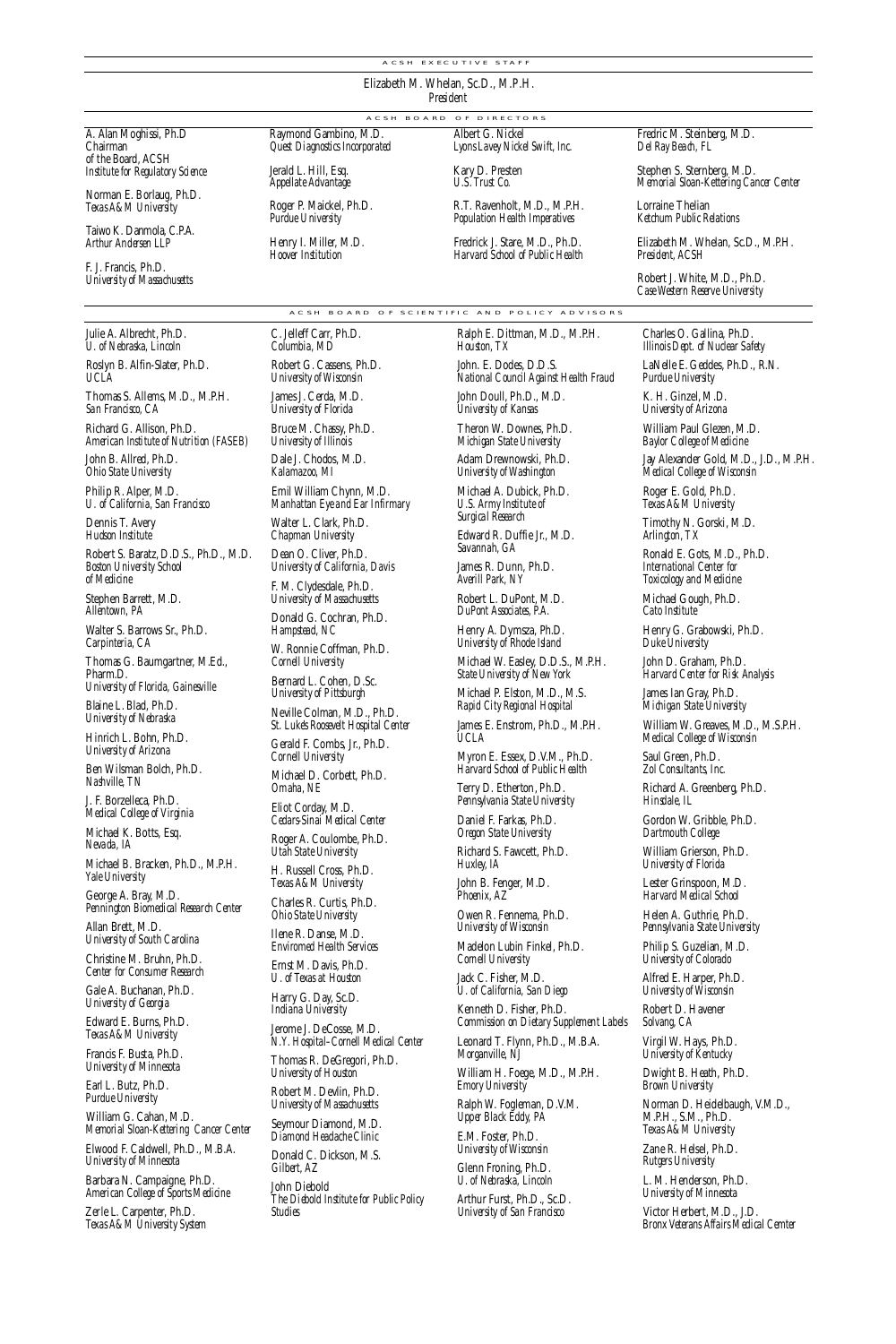### A C SH B O A R D O F S C I E N T I F I C A N D P O L I C Y A D V I S O R S

John Higginson, M.D., F.R.C.P. *Sa vannah, GA*

**Richard M. Hoar. Ph.D.** *Williamstown, MA* 

John H. Holbrook, M.D. *University of Utah* 

**Robert M. Hollingworth, Ph.D.** *Michigan State University* **Edward S. Horton, M.D.** *Joslin Diabetes Cente* 

Joseph H. Hotchkiss, Ph.D. *Cornell University* 

**Susanne L. Huttner, Ph.D.** *U. of California, Berkelev* 

**Lucien R. Jacobs, M.D.** *UCLA School of Medicine* 

**Rudolph J. Jaeger, Ph.D.**<br>*Environmental Medicine, Inc.* 

G. Richard Jansen, Ph.D. *Colorado State University* 

**William T. Jarvis, Ph.D.** *Loma Linda University* 

**Edward S. Josephson, Ph.D.**<br>*University of Rhode Island* 

**Michael Kamrin, Ph.D.** *Michigan State University* 

**John B. Kaneene, D.V.M., M.P.H., Ph.D.**  *Michigan State Un i ve r s i t y*

**Philip G. Keeney, Ph.D.** 

*Pe n n s y l vania State Un i ve r s i t y*

**John G. Keller, Ph.D.** *Olney, MD* George R. Kerr, M.D. *<i>University of Texas* 

**George A. Keyworth II, Ph.D.**<br>*Progress and Freedom Foundation* **Michael Kirsch, M.D.** *Highland Heights, OH* **John C. Kirschman, Ph . D .**

*Emmaus, PA*

**Ronald E. Kleinman, M.D.** *Massachussetts General Hospital* 

Kathryn M. Kolasa, Ph.D., R.D. **East Carolina University David Kritchevsky**, Ph.D.

*The Wistar Institute, Ph i l a d e l p h i a*

Manfred Kroger, Ph.D.<br>*Pennsylvania State University* 

**J. Laurence Kulp, Ph.D.** Federal Way, WA

Carolyn J. Lackey, Ph.D., R.D.<br>*North Carolina State University* **J. Clayburn LaForce, Ph.D.** *U C LA*

Lawrence E. Lamb *San Antonio*. TX

Lillian Langseth, Dr.P.H. *Lyda Associates, Palisades, NY*

Larry Laudan, Ph.D. *National Autonomous <i>University of Mexico* 

**Brian C. Lentle, M.D. Vancouver General Hospital** 

Floy Lilley, J.D. *<i>University of Texas, Austin* 

**Bernard I. Liska, Ph D.** *Purdue University* 

William M. London, Ed.D., M.P.H.. Fort Lee, NJ

James A. Lowell, Ph.D. *Pima Community College* **Frank C. Lu, M.D.** *Miami, FL* William M. Lunch, Ph.D. *Oregon State University* 

Daryl Lund, Ph.D. *Cornell University* **Ha rold Lyons, Ph . D .** *Rhodes College* Howard D. Maccabee, Ph.D., M.D.

*Radiation Oncology Center* Henry G. Manne, J.S.D. *George Mason University* **Karl Maramorosch, Ph.D.** *Rutgers University* 

**Judith A. Marlett, Ph.D., R.D.** *University of Wisconsin, Madison* 

James R. Marshall, Ph.D. Arizona Cancer Center

**James D. McKean, D.V.M., J.D.** *<i>Iowa State I Iniversity* 

John J. McKetta, Ph.D. *<i>University of Texas, Austin* 

Donald J. McNamara, Ph.D. **Egg Nutrition Center** Patrick J. Michaels, Ph.D. *University of Virginia* 

Thomas H. Milby, M.D., M.P.H. *Walnut Creek, CA*

Joseph M. Miller, M.D., M.P.H. *University of New Hampshire* 

**William J. Miller, Ph.D.** *University of Georgia* **John A. Milner, Ph.D.** *Pe n n s y l vania State Un i ve r s i t y*

Dade W. Moeller, Ph.D.<br>*Harvard School of Public Health* 

**Grace P. Monaco, J.D.** *Medical Care Mgmt. Corp.* **Brian E. Mondell, M.D. Baltimore Headache Institute** 

**Eric W. Mood, LL.D., M.P.H.** *Yale Un i versity*  **John P. Morgan, M.D.**

*City University of New York* **John W. Morgan, Dr.P.H.**<br>*Loma Linda University* 

**W. K. C. Morgan, M.D.**<br>*University Hospital, Ontario* 

**Stephen J. Moss, D.D.S., M.S.** *David B. Kriser Dental Center* 

Ian C. Munro, Ph.D. *CanTox Inc.* **Kevin B. Murphy** 

*Merrill Lynch, Pierce, Fenner & Smith* Philip E. Nelson, Ph.D.

*Purdue University* **Malden C. Nesheim, Ph.D.** 

*Cornell University* **John S. Neuberger, Dr.P.H.** 

*<i>University of Kansas* Gordon W. Newell, Ph.D. Palo Alto, CA

**James L. Oblinger, Ph.D.**<br>*North Carolina State University* 

Richard Oksas, M.P.H., Pharm.D. *Medication Information Service* **J. E. Oldfield, Ph.D.** 

**Oregon State University Stanley T. Omave, Ph.D.** *University of Nevada* 

**Jane M. Orient, M.D.** *Tucson, AZ*

**M. Alice Ottoboni, Ph.D.** Sparks, NV **Loren Pankratz**, Ph.D.

*Oregon Health Sciences University* **Michael W. Pariza, Ph.D.** 

*University of Wisconsin* **Timothy Dukes Phillips, Ph.D.** 

*Texas A&M University* **Mary Frances Picciano. Ph.D.** 

*Pe n n s y l vania State Un i ve r s i t y* **Thomas T. Poleman, Ph.D.** 

*Cornell University* Charles Polk, Ph.D. *University of Rhode Island* 

Gary P. Posner, M.D. *Tampa, FL*

John J. Powers, Ph.D. *University of Georgia* 

**William D. Powrie, Ph.D.** *Un i versity of British Columbia*

**Kenneth M. Prager, M.D.** *Columbia Presbyterian Medical Center* 

Daniel J. Raiten, Ph.D.  $F\!A S\!E\!B$ Russel J. Reiter, Ph.D., D.Med.

*University of Texas* John H. Renner, M.D. *Independence, MO*

**Rita Ricardo-Campbell, Ph.D.** *Hoover Institution* 

**William O. Robertson, M.D.** *University of Washington* 

**J. D. Robinson, M.D.** *Georgetown University* 

David B. Roll, Ph.D. *University of Utah* 

Dale R. Romsos, Ph.D. *Michigan State University* 

Steven T. Rosen, M.D. *No rt h we s t e rn Un i versity Me d i c a l S c h o o l*

Kenneth J. Rothman, Dr.P.H. *Editor, Epidemiology* 

**Stanley Rothman, Ph.D.** *Smith College*

**Edward C. A. Runge, Ph.D.** *Texas A&M University* 

Stephen H. Safe, D.Phil. *Texas A&M University* 

Paul D. Saltman, Ph.D. *U. of California, San Diego* Wallace I. Sampson, M.D.<br>*Stanford U. School*  $of Medicine$ 

**Ha rold H. Sandstead, M.D.** *University of Texas Medical Branch* 

**Herbert P. Sarett, Ph.D.** *Sa rasota, FL*

Lowell D. Satterlee, Ph.D. **Oklahoma State University Ma rvin J. Schissel, D.D.S.** *Woodhaven, NY* 

**Barbara Schneeman, Ph.D.** *University of California*, *Davis* 

**Edgar J. Schoen, M.D.** *Kaiser Permanente Medical Center* Patrick J. Shea, Ph.D.<br>*University of Nebraska, Lincoln* 

**Sidney Shindell, M.D., LL.B.** *Medical College of Wisconsin* 

Sarah Short, Ph.D., Ed.D., R.D. *Syracuse University* 

A. J. Siedler, Ph.D. *<u>University of Illinois</u>* 

*The opinions expressed in ACSH publications do not necessarily represent the views of all ACSH Directors and Advisors. ACSH Directors and Advisors serve without compensation.*

S. Fred Singer, Ph.D.<br>*Science & Environmental*  $P<sub>0</sub>$  *Project* 

**Robert B. Sklaroff, M.D.** *Elkins Pa rk, PA*

Gary C. Smith, Ph.D.  $Colorado State University$ 

Myron Solberg, Ph.D.<br>*Cook College, Rutgers University* 

**Roy F. Spalding, Ph.D.**<br>*University of Nebraska* 

**Leonard T. Sperry, M.D., Ph.D.**<br>*Medical College of Wisconsin* 

Robert A. Squire, D.V.M., Ph.D.<br>*Johns Hopkins University* 

**Ronald T. Stanko, M.D.** *University of Pittsburgh* 

James H. Steele, D.V.M., M.P.H. *University of Texas* 

**Robert D. Steele, Ph.D.** Pennsylvania State University **Judith S. Stern, Sc.D.**<br>*University of California, Davis* 

**C. Joseph Stetler, Esq.** *Bethesda, MD* **Martha Barnes Stone, Ph.D.**  $Colorado State University$ **Glenn Swogger Jr., M.D.** *Topeka, KS* **Sita R. Tatini, Ph.D.**  *University of Minnesota* **Mark C. Taylor, M.D.** *Physicians for a Smoke-Free Canada* Steve L. Taylor, Ph.D. *University of Nebraska* **Murray M. Tuckerman, Ph.D.** *Winchendon Springs, MA* **Joe B. Tye, M.S., M.B.A.** *Paradox* 21

Varro E. Tyler, Ph.D., Sc.D. *Purdue University* **Robert P. Upchurch, Ph.D.** *Un i versity of Ar i zo n a* Mark J. Utell, M.D. *U. of Rochester Medical Center* Shashi B. Verma, Ph.D. *U. of Nebraska, Lincoln* **Willard J. Visek, Ph.D., M.D.** *University of Illinois* W. F. Wardowski, Ph.D. *University of Florida* **Miles Weinberger, M.D.** *Un i versity of Iowa Hospitals and Clinics* Steven D. Wexner, M.D. *C l e veland Clinic, FL* **Joel E. White, M.D.** *Metrohealth Medical Center* **Ca rol Whitlock, Ph.D., R.D. Rochester Inst. of Technology C h ristopher F. Wilkinson, Ph.D.**  *Jellinek, Schwartz & Connolly, Inc.* Carl K. Winter, Ph.D. *University of California, Davis* James J. Worman, Ph.D. **Rochester Institute of Technology James Harvey Young, Ph.D.**<br>*Emory University* Panayiotis Michael Zavos, Ph.D. *Un i versity of Kentucky*  **Ekhard E. Ziegler, M.D.** *Un i versity of Iow a*